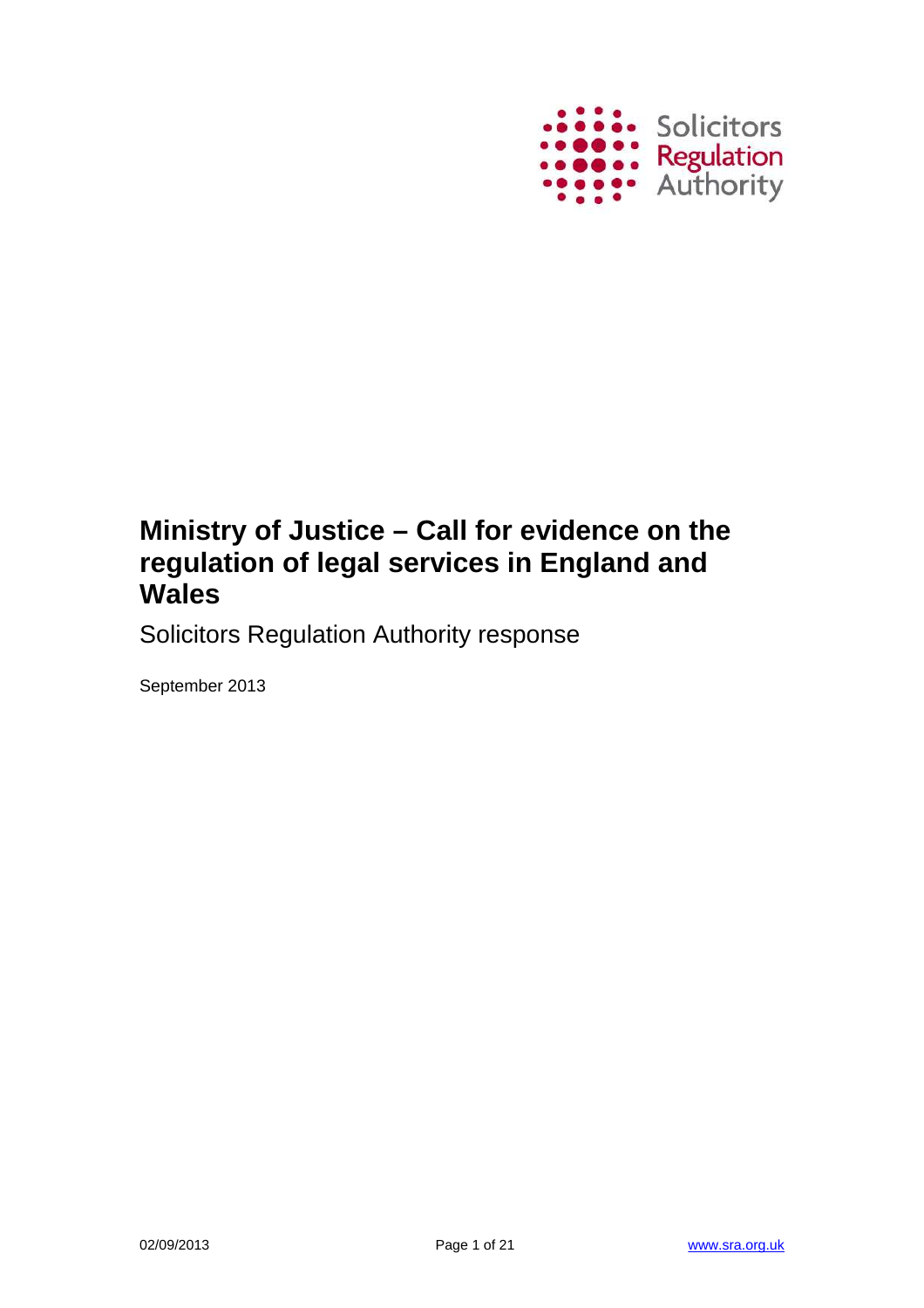### **Introduction**

- The Solicitors Regulation Authority (SRA) is the independent regulatory body  $1.1$ of the Law Society; an Approved Regulator under the Legal Services Act 2007 (LSA). The SRA regulates solicitors, the firms in which they operate and all those working within those firms. The SRA is also a licensing body for alternative business structures (ABS) and, as such, may regulate entities where no owners or managers are solicitors. The SRA regulates in the public interest
- $1.2$ We welcome the Ministry of Justice's (MoJ) call for evidence on the regulation of legal services in England and Wales. The call is timely. The current arrangements for the regulation of this sector have their roots in the Office of Fair Trading's (OFT) report, Competition in Professions, which was published in March 2001. This report led to that of Sir David Clementi and legislative change through the Legal Services Act 2007 (LSA). Partly as a result of the changes enabled by the LSA but also as a result of wider social, economic and technological changes, there is now a significant rate of change in the legal services market. These changes are breaking down the historical divisions in the market which linked reserved legal activities to types of individual legal professional defined by the titles they held.
- $1.3$ For the reasons set out in this paper, we consider that the current arrangements implemented following the LSA have resulted in some significant improvements in the regulation of the sector. In addition, existing regulators have vet fully to modernise their regulatory approaches to maximise the benefits that might flow from the LSA. The SRA has made significant reforms to its regulatory approach - these include a radical slimming down of its Code of Conduct, and the reduction and simplification of the historically over-detailed and unnecessarily prescriptive rules, and the introduction of risk based requiation which ensures that resources are most effectively used to address the most significant risks. This programme of reduction and simplification continues so as to maximise the potential of the current arrangements in the public interest.
- $14$ However, for the reasons set out in this paper, the SRA's view is that the current regulatory settlement and the legislation that underpins it, remain clumsy, complex, costly and obscure to consumers, and thereby hamper the achievement of the regulatory objectives set out in that Act. They are capable of significant improvement to the benefit of the consumers of legal services and to the providers of legal services. Furthermore, the rate of development of the legal services market and the progressive innovation of providers aimed at delivering more consumer focused and competitive services means that a failure to address the issues raised in this paper will not merely be a missed opportunity for improvement but will increasingly inhibit proper growth and development of services (e.g. as a result of unnecessarily costly or inflexible regulation). Much of the potential reform identified in this paper would require primary legislation which may take a number of years to achieve. Given that, deeper consideration of the issues, options for reform and the development of the future legislative requirements should be started now. Delay in starting to tackle these issues would, as a result of the problems already apparent in the arrangements, run a significant risk of hampering the growth and development of the market, the commercial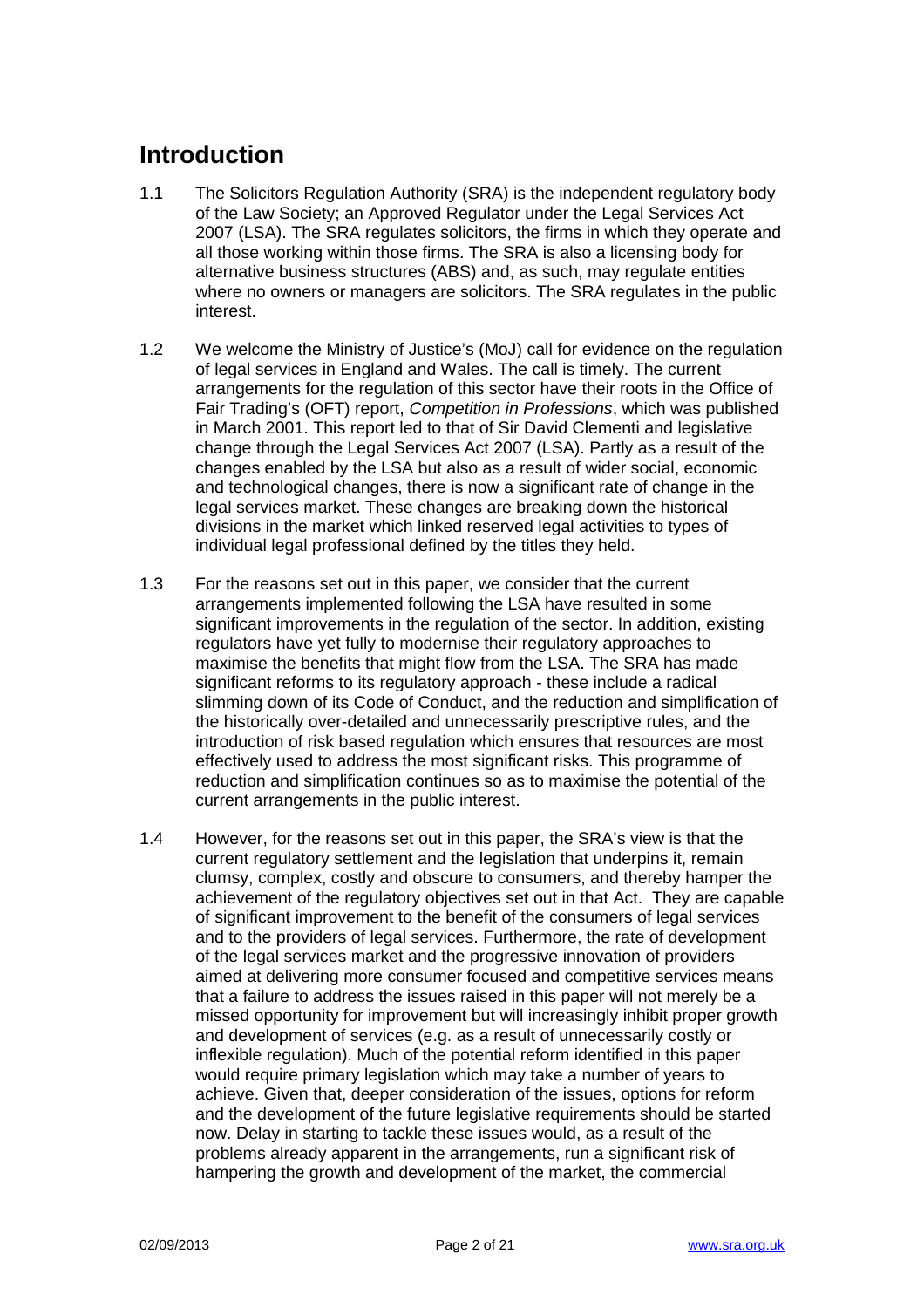development of firms both within England and Wales and as exporters of legal services and, consequently, the interests of consumers of services.

 $1.5$ As the regulator of the greatest proportion of the legal services market, and the regulator of the most diverse range of entities within it, the SRA is in a unique position to provide views on the efficacy of the current arrangements: their strengths and weaknesses. This paper does not advocate a detailed future model and set of underpinning arrangements for legal services regulation, although it does suggest the approach which the SRA considers should be taken in considering reform. Rather, it identifies the issues being experienced and those that, in its view, require prompt attention.

#### The purpose of legal services regulation

- $2.1$ The relatively early development of the regulation of legal services, through the reservation and "regulation" of titles such as "solicitor" and "barrister", and the identification of a relatively narrow range or "reserved legal activities", has meant that, historically, the development of legal services regulation has focused on the rules regarding the legal practice of such individuals on a tacit assumption that that was synonymous with regulation of the legal services market. This approach has become increasingly inadequate as legal services have diversified and been delivered through a much wider range of organisations and by a more diverse range of regulated and unregulated individuals. The approach is inconsistent with a modern emphasis upon consumer interest and the promotion of choice and competition.
- $2.2$ This historical perspective was remedied, to some extent, by the Clementi report, which sought to articulate the purposes of legal services regulation in terms of the public and consumer interests. Since then, the presence of the s.1 LSA regulatory objectives has provided a public interest anchor for regulation but, in the SRA's view, the current legislative architecture for regulation, which continues to rely heavily upon the regulation of titles and narrowly defined reserved activities, is inadequate to deliver modern public interest regulation.
- $2.3$ The starting point for any consideration of the future of legal services regulation has to be clarity about the purpose of that regulation. Whilst the root of this regulation may lie in various arrangements arrived at in previous centuries (reserving activities and titles in a piecemeal way), any modern consideration of the need for regulation must start with the public interest, consumers, competition and market economics. However, where legal services are concerned in particular, the SRA's view is that there are additional factors that must be taken into account.
- $2.4$ These arise where there is a public interest in an outcome being achieved (or harm avoided) which will not be achieved simply as a result of competition operating within the market (i.e. because in any individual transaction between consumer and provider neither necessarily has an economic interest in the achievement of the wider public interest objectives). They are of particular relevance to the legal services market and, indeed, there are a number that are specifically identified in the s.1 LSA regulatory objectives (for example within the professional principles).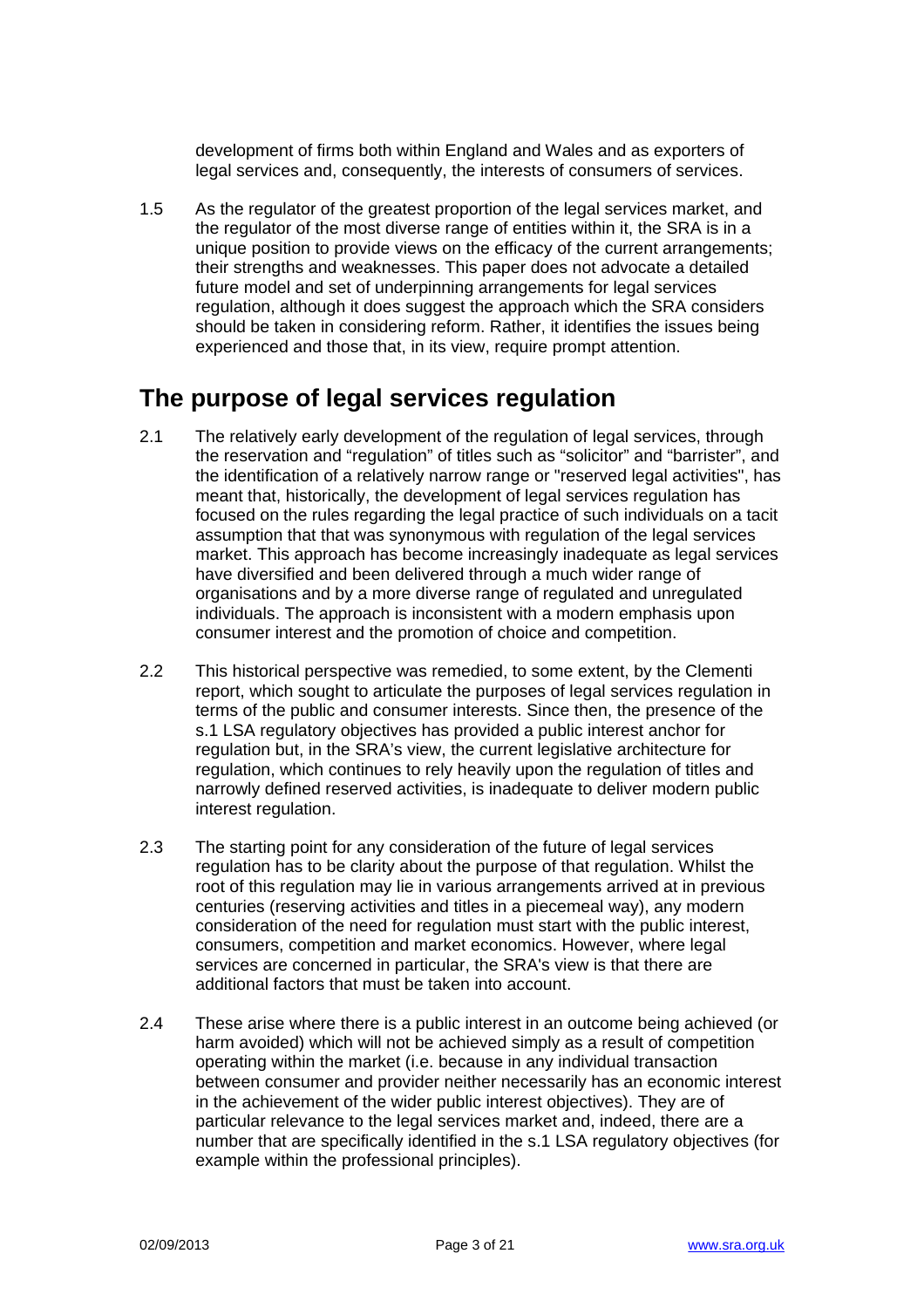- $2.5$ Unlike many other professional services the quality, and professional and ethical standard, of legal services provided do not only directly impact on the consumer of those services. Importantly, legal services and the actions of legal services providers have an impact on:
	- public confidence in the rule of law:
	- the overall effectiveness of the operation of the legal system;
	- the courts; and
	- third parties, often but not solely, those involved in a dispute with the direct consumer of the legal services in question.
- $2.6$ The first three of these are important socially, politically and economically. The integrity and independence of lawyers is critical to the functioning of the courts and the administration of justice, and thereby to the protection of the rights of the citizens. For example, the concept of legal privilege requires professionals who are effectively regulated to exacting ethical standards. The importance of an effectively regulated legal system extends beyond the social and political to economic benefits. In "Assessing the economic significance of the professional legal services sector in the European Union". August 2012, Yarrow and Decker's principal conclusion is that "economic analysis and evidence suggests that legal services can have wide ranging economic significance through their very close connection with the general institutional architecture of society (sometimes encompassed by a term such as the 'rule of law'). Moreover, this analysis and evidence suggests that it is not by chance that good economic performance tends to be closely associated with the stable and well- functioning legal systems" and that "(i) the wider contribution of legal services to the effective functioning of the institutions of market economies cannot sensibly be janored in policy assessments. (ii) that these contributions are important for economic performance, and (iii) the contributions are affected by public policies."
- $2.7$ Given this, we see regulation to protect and promote the interests of consumers (arising for the need to mitigate the impact of information asymmetries) as just one aspect (albeit a vital one) of the purpose of the requiation of the legal services market in the public interest. The other key aspects are to ensure that the market operates in the wider public interest and to protect the independence of the providers of legal services and quality of those services. This has direct implications for scope and focus of regulatory intervention and for the extent to which competition (alone) can be relied on within this market to ensure the wider public interest is achieved.
- $2.8$ The SRA believes that the argument for effective regulation of this sector is overwhelming, and that the objectives for that regulation, as defined in the s.1 regulatory objectives, are good. Therefore, the issue to be considered is whether, given the above rationale for the regulation of legal services, the current arrangements are those which best enable the delivery of the required regulatory outcomes in a way that meets the well accepted (and statutorily required by s.28 LSA) principles of better regulation. For the reasons set out in this paper, the SRA would arque that they are not.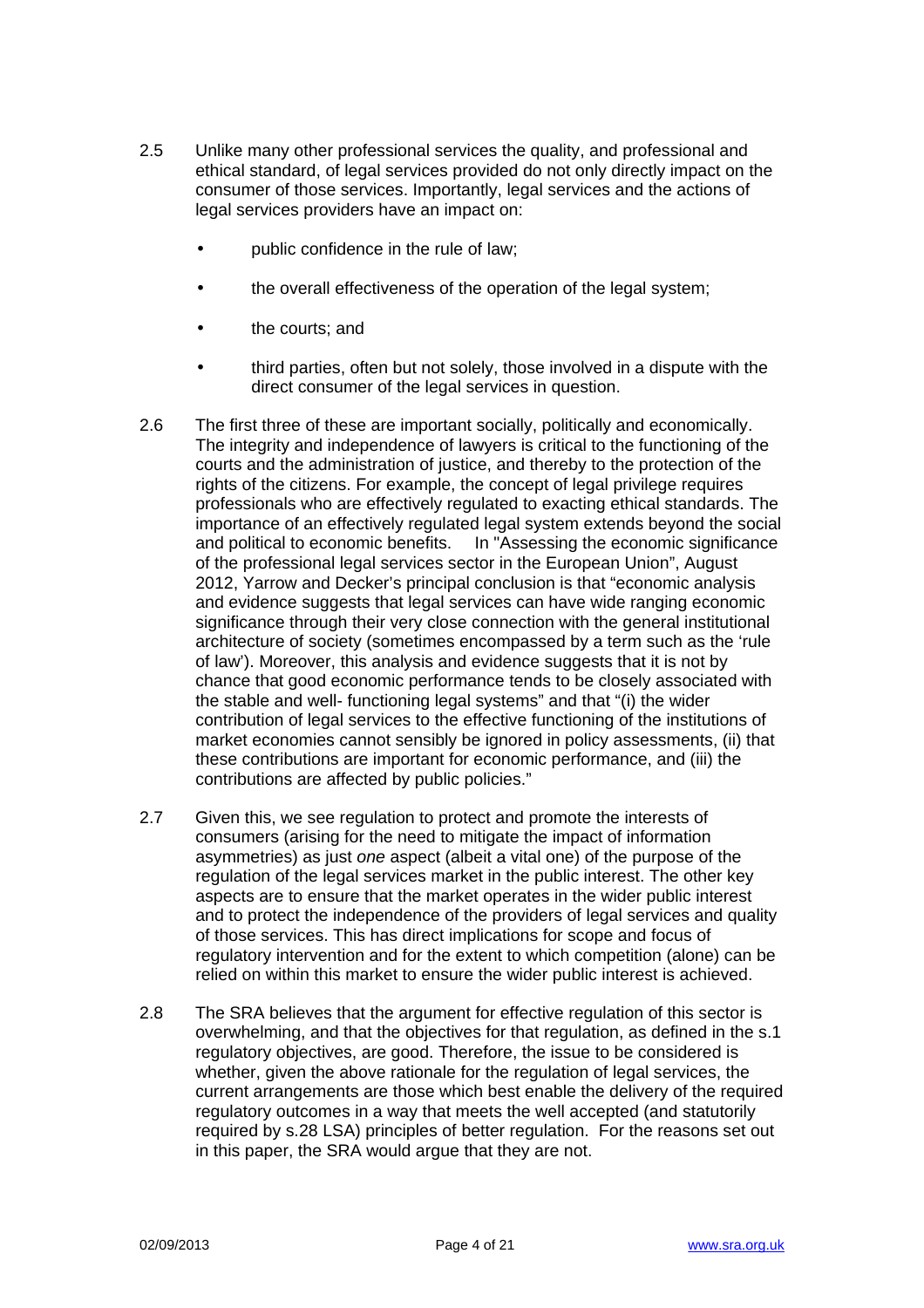#### Current situation – what has worked well and what has not

- $3.1$ It is important to recognise that the LSA enabled major improvements in the regulation of legal services in England and Wales, with beneficial effects on the market, because:
	- it provides a clear set of objectives for the regulation of legal services. consistent across the market for regulated services;
	- it requires adherence to the principles of better regulation, consistently across all regulators:
	- it requires a degree of operational independence of regulation, separate from the representative activities of approved regulators and, given that the regulatory bodies of the approved regulators continue to be part of primarily representative entities, it provides a mechanism, through the Legal Services Board (LSB), to safeguard independence;
	- it preserves independence of regulation from Government, and
	- it enables the liberalisation of the market through the ability for nonlawyers to own and manage legal services providers;
- $3.2$ However, the regulatory settlement provided by the LSA remains imperfect. The system functions, and functions better than the pre-2007 arrangements. However, it has significant flaws. For the purposes of this paper the SRA focuses on five major areas where the current arrangements are less than the optimum that might be achieved. These are:
	- inflexibility and over-prescription in a rapidly evolving legal services market, too many requirements are specified to a significant level of detail in primary legislation hampering regulators' ability to meet the regulatory objectives and the principles of better regulation;
	- complexity of primary legislation the SRA has to operate under three major pieces of primary legislation; the Solicitors Act 1974; the Administration of Justice Act 1985 and the LSA. The other approved regulators also work under a multiplicity of legislation.
	- inadequate and irrational foundations for regulation the whole of legal services regulation is founded on the regulation of six "reserved" activities which have accumulated in a piecemeal fashion and have never been the subject of an objective, evidence based, review;
	- the multiplicity of regulators largely based around the historic regulation of titles (albeit in some cases with titles relating to distinct functions – for example licensed conveyancers) – which creates fragmentation of regulation across the legal services market and the need for rules to manage the boundaries of the various regulators. Not only are there eight approved regulators, there is also a layering of regulation with the LSB sitting above all of them. These features add to both complexity and cost.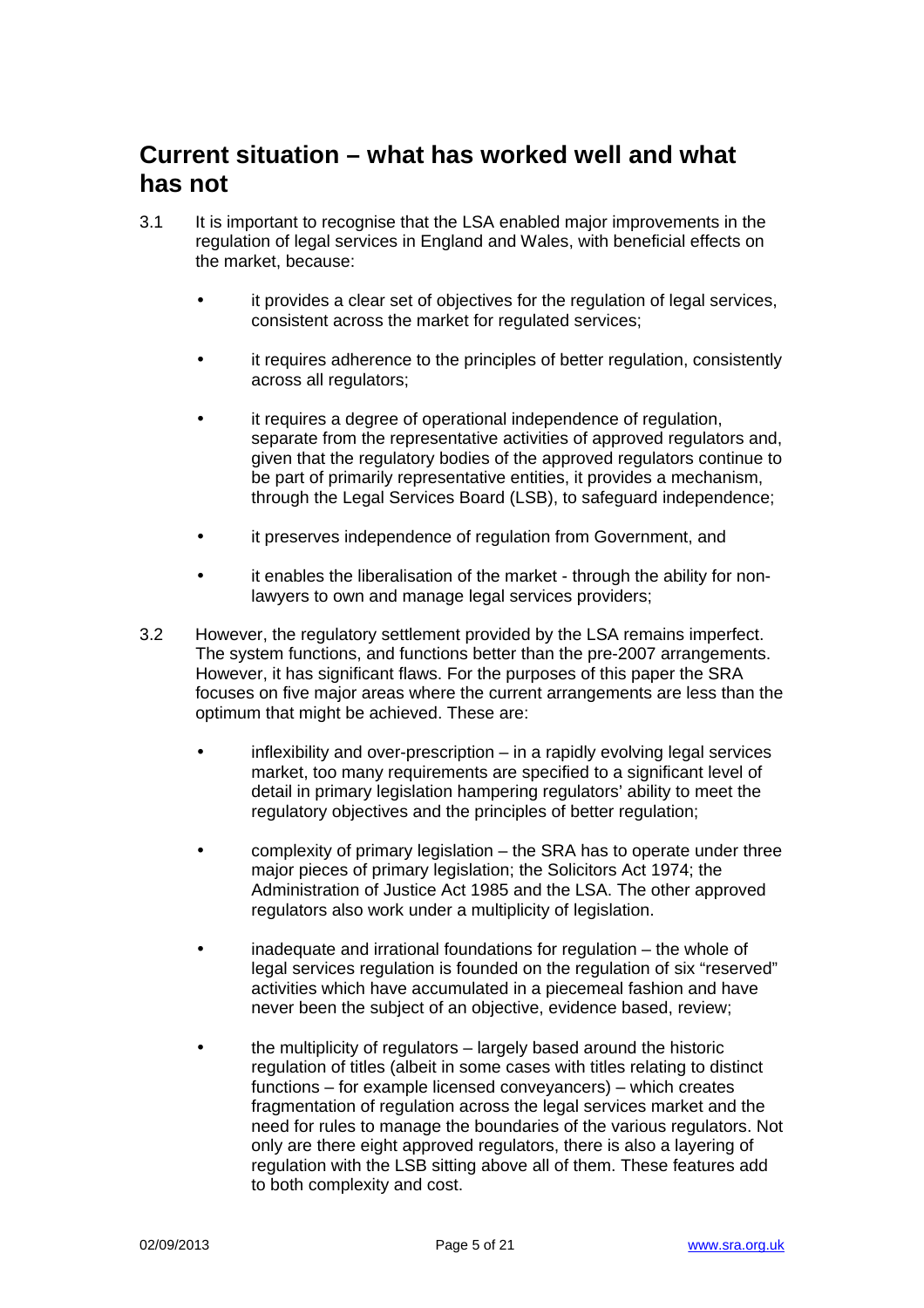- regulation is not fully independent the LSA made regulation more independent from the representative functions of the professions. However, this does not amount to full independence and, for as long as regulatory bodies remain part of strong representative organisations, there will be additional cost and a lack of flexibility within the system. In terms of cost, for as long as the current arrangements remain, the presence of the LSB will be essential in order to ensure compliance with the internal governance arrangements which enable independent regulation, and to deliver some degree of co-ordination between the regulators whose fields of regulation increasingly overlap. In addition the cost burden on the market is also inflated by s.51 LSA, which enables defined but extensive representative activities of approved regulators to be funded through the compulsory levying of practice fees
- $3.3$ These areas are addressed in greater detail in the following sections. However, if one steps back from the current system and takes an overview it has some notable features.
- $34$ The whole system of legal services regulation is provider-centric. The key regulatory structures are still built around groups of providers, primarily individuals with titles, who have traditionally operated in the market. The requiatory system is not centred around the overall market which is requiated. the activities within that market or the consumers of services from within the market.
- $3.5$ The legal services market that we are seeking to regulate now and in the future bears no resemblance to that on which the core current foundations are based. In the  $19<sup>th</sup>$  or 20<sup>th</sup> centuries a regulatory system based around individual titles undertaking activities reserved only to them may have been workable. Indeed for as long as the individual professions maintained an effective monopoly over niche areas of work, with little cross over between them, such a system could be sustained. However, any examination of the current legal services market will show that the conditions for such a system to continue no longer apply, with legal advice increasingly delivered by nonregulated individuals and non-legal professionals. The rate and extent of change within the market - which is beneficial to consumers and to the economic wellbeing of the country – will make the current system more and more unsustainable.
- $3.6$ Viewed from this perspective, the LSA can be seen as an attempt to bind the fragmented regulatory system together with overarching objectives and an overarching regulator. However, a judgement needs to be made as to whether the benefits of such an approach are now outweighed by the disadvantages (such as cost, inflexibility, lack of clarity for consumers), and whether any alternative regulatory approach would perform better.
- $3.7$ The principles of better regulation are now well established, and strongly supported by the SRA. Their explicit application to legal services regulators is one of the most positive aspects of the LSA. As a part of the further consideration of the fitness of the current system of legal services regulation, there needs to be an analysis of the extent to which the current regulatory system meets, or is capable of meeting, those principles.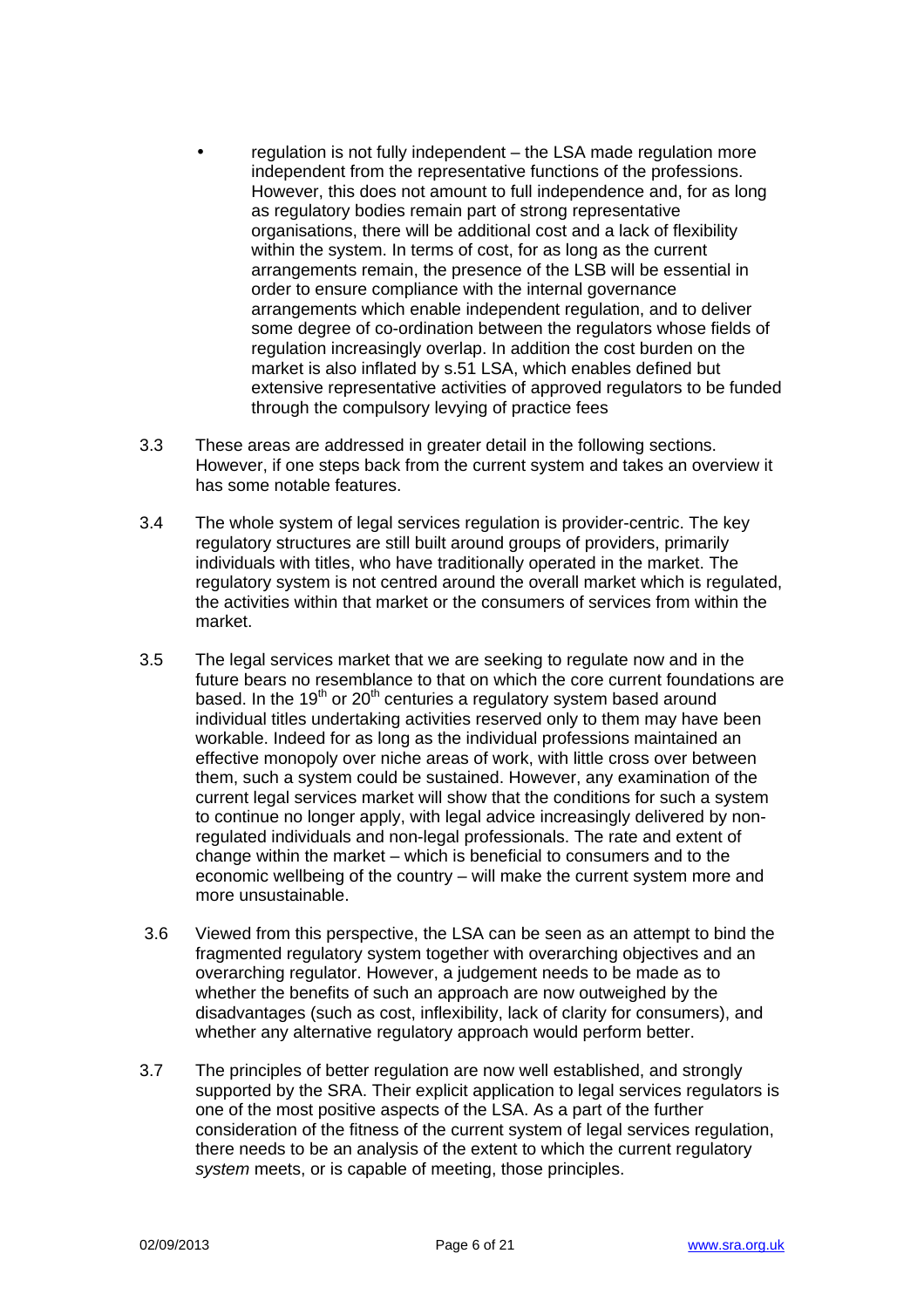#### Areas for further examination - inflexibility and overprescription

- $4.1$ In the SRA's view the preconditions for an effective system of regulation are:
	- $\bullet$ a clear definition of the scope of the activities to be, or capable of being, regulated:
	- a mechanism to establish, maintain and hold to account an  $\bullet$ independent regulator – that is, independent from those subject to regulation and independent from the government and executive;
	- the provision of the necessary statutory powers;  $\bullet$
	- clear regulatory objectives for the regulator; and
	- a requirement to meet the better regulation principles and regulatory best practice.
- $4.2$ Past this point, caution is required before further detailed requirements are included in primary legislation. The market for legal services is evolving rapidly and the risks that the requlator must address to deliver the outcomes that flow from the regulatory objectives will change over time. Excessively detailed requirements set out in primary legislation run a significant risk of unnecessarily and inappropriately fettering the regulator's ability to meet the regulatory objectives in accordance with better regulation principles and best regulatory practice.
- 43 In fact, these are the conditions under which approved regulators are operating within the current regulatory framework. This damages the regulators' ability to regulate effectively in the public interest and increases cost and bureaucracy because they have to do things because they are required by the primary legislation and not because they are necessary when measured against the regulatory objectives and the better regulation principles.
- 44 A good example of inflexibility and over-prescription is s.91 (1) (b) of the LSA which requires the Head of Legal Practice of an ABS to report to the regulator, "any failure to comply with the terms of the licence". It is necessarily a requirement on any regulated body to comply with the regulator's regulatory arrangements. Given this, s.91 (1) (b) requires an ABS to report every breach of the regulatory arrangements to the SRA – no matter how minor. This is a disproportionate requirement and one which the SRA would not impose. Yet it has to because of the statutory requirement.
- 4.5 Similarly, Schedule 13 to the LSA deals with the approval by the relevant licensing authority of the holding by a non-authorised person of a restricted interest in a licensed body. The provisions concerning who is subject to such approval are extremely complex and prescriptive. The SRA has now had experience of licensing 169 bodies and the complexity of Schedule 13 has been one of the factors that have led to the licensing process taking time to complete. We believe that it is important to be able to require the approval of individuals throughout the ownership structure of a licensable body but it is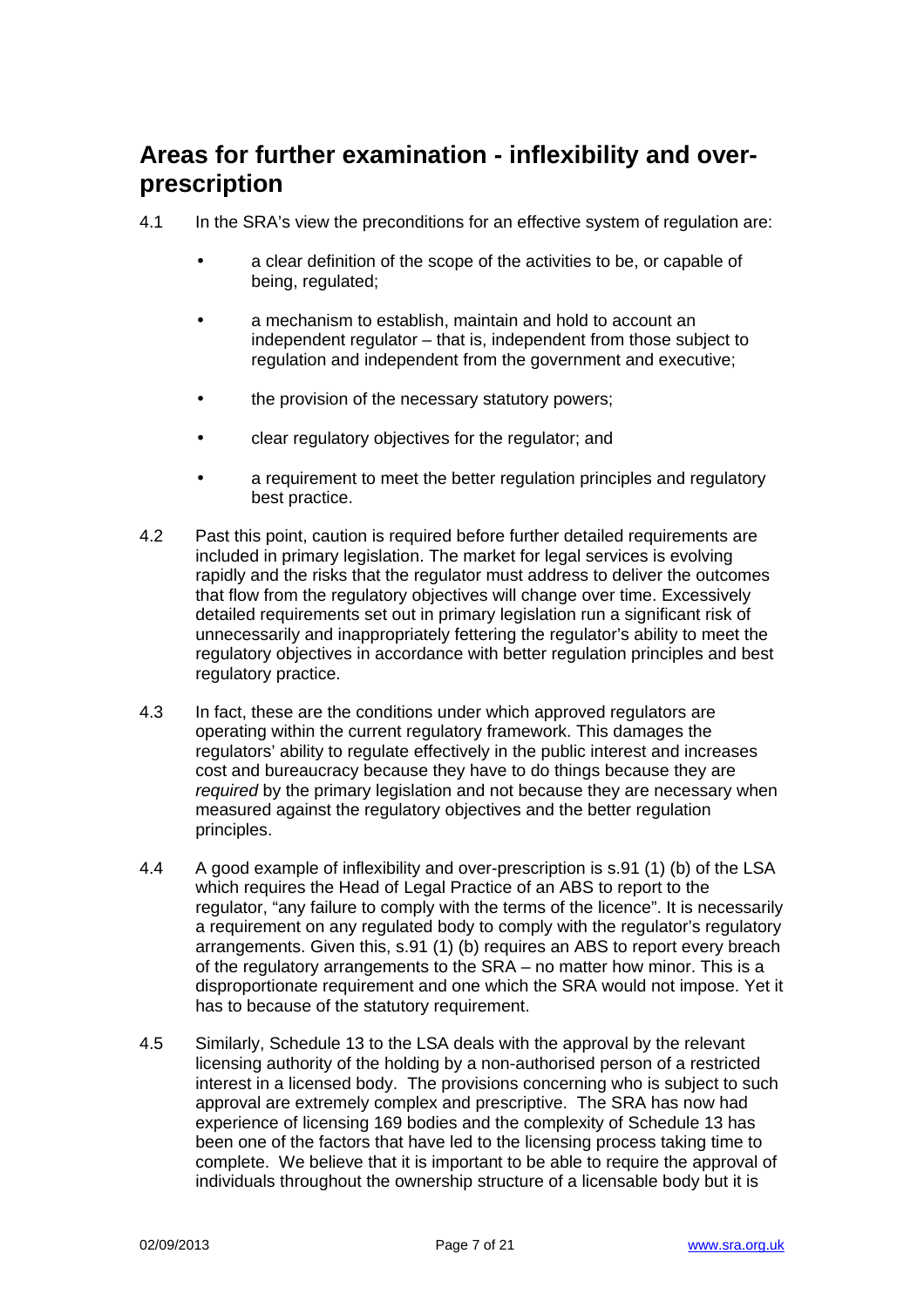the mandatory nature of Schedule 13 that sometimes causes difficulties and does not allow the SRA to take a risk based approach to regulation.

- $4.6$ These issues could be addressed by amending Schedule 13 to allow licensing authorities to exercise discretion in the approval process. This would enable a licensing authority to consider whether it is proportionate from a risk based perspective to approve all persons throughout the ownership structure.
- 4.7 Another example is provided by s.9 Administration of Justice Act 1985 (AJA) as amended by the LSA. The amended AJA is the basis for entity regulation by the SRA. Whilst the regulation of individuals plays, and will continue to play, an important role in legal services regulation, the primary regulatory mechanism is now on the entities providing legal services. Section 9 is highly prescriptive about the form of the legal structures that may be utilised and the approval of those structures. This is already causing difficulties in the authorisation and regulation of English and Welsh law firms either merging with or entering into alliances and groups with overseas law firms. In addition, without changes to primary legislation the SRA are unable to entity regulate traditionally structured law firms with a sole solicitor principal. Such firms can be of significant size with many employees, including other solicitors. However, at present they cannot be regulated as entities but only as "sole" practitioners" through an endorsement on the sole principal's practising certificate. In order to enable the SRA, as far as possible, to use a common regulatory approach, the key entity based regulatory reguirements are duplicated in the regulatory Handbook so as to apply to sole principals in their practice. However, such an approach necessarily increase the volume of requilatory arrangements, their complexity and resources needed to maintain them
- 4.8 These are simply a small number of examples to illustrate the difficulties caused by the over-prescription of regulatory requirements in primary legislation. They are a direct driver of cost, a barrier to better regulation and tend to be a barrier to development and innovation by law firms.
- 4.9 Addressing these issues could be a first step to enable regulators to improve the regulation of legal services in England and Wales as they would enable each of the Approved Regulators to follow the principles of better regulation more closely. They could be made (albeit requiring changes in primary legislation) without changing more fundamental (and possibly more controversial) aspects of the current regulatory arrangements. These issues must be addressed in any replacement of the existing legislation with a new Act. If the outcome of the Ministry's review is not to be a fundamental review of the regulatory approach and significant statutory change, there would still be significant benefit in reviewing the current statutory provisions and stripping out unnecessary prescription.

#### Areas for further examination - complexity of primary legislation

 $51$ The SRA now operates under an extremely complex statutory framework as the majority of our regulatory powers are derived from several statutes: the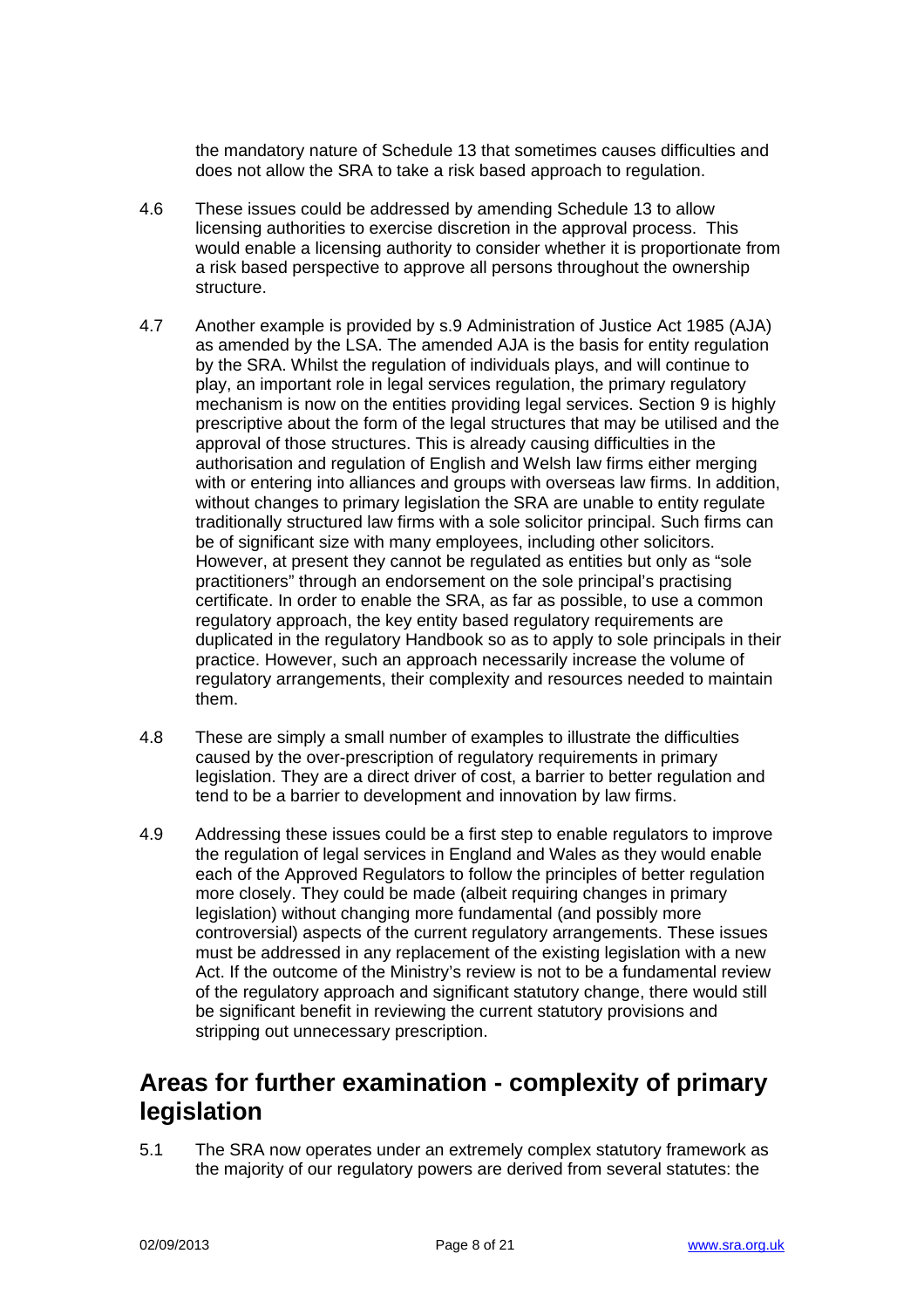Legal Services Act 2007, the Solicitors Act 1974, the Administration of Justice Act 1985 and the Courts and Legal Services Act 1990. In addition to these Acts, some additional powers in relation to licensed bodies are also found in the Legal Services Act 2007 (The Law Society and the Council for Licensed Conveyancers) (Modification of Functions) Order 2011. This complex statutory framework creates difficulties for those we regulate to understand our statutory authority for certain powers and also causes problems with consistency as our powers sometimes vary according to the particular individual or entity that we are regulating.

- $5.2$ There are inconsistencies in the legislation, for example the SRA has different statutory powers in respect of traditional law firms and ABS.
- $5.3$ With the exception of the LSA, the other approved regulators operate under different legislative provisions, again with differing powers. There are two aspects to this:
	- first, the SRA itself is faced with regulating recognised and licensed bodies with different sets of statutory powers; and
	- second, the approved regulators, regulating within a single market and increasingly the same or overlapping services, do so with different statutory powers.
- $5.4$ In relation to the first of these issues, there are numerous areas of difference faced by the SRA. For example, in respect of:
	- compensation arrangements;
	- fee charging powers; and
	- disciplinary and fining powers.

Further information on these specific issues is set out at Annex A: although it must be emphasised that they are simply examples from amongst a wider range.

- $5.5$ The SRA advocates a single statutory framework for entity regulation in the legal services market with a common set of statutory regulatory powers and without specific statutory obligations on regulators to treat particular types of regulated entity differently from any others. This does not mean that all regulated entities will be subject to the same regulatory processes or controls. However, where these do differ they should differ as a result of a transparent and proportionate response to the different risks posed to the regulatory objectives posed by, for example, different business or ownership structures. The SRA's view, from its experience of ABS licensing and supervision to date, is that the regulation of ABS does not require a separate statutory scheme
- $5.6$ In relation to the second bullet point at paragraph 5.3 above, the issue is that, viewed from a public interest or consumer perspective (rather than a provider or regulator perspective) the regulation of entities delivering the same types of legal service to the same consumer population to different rules and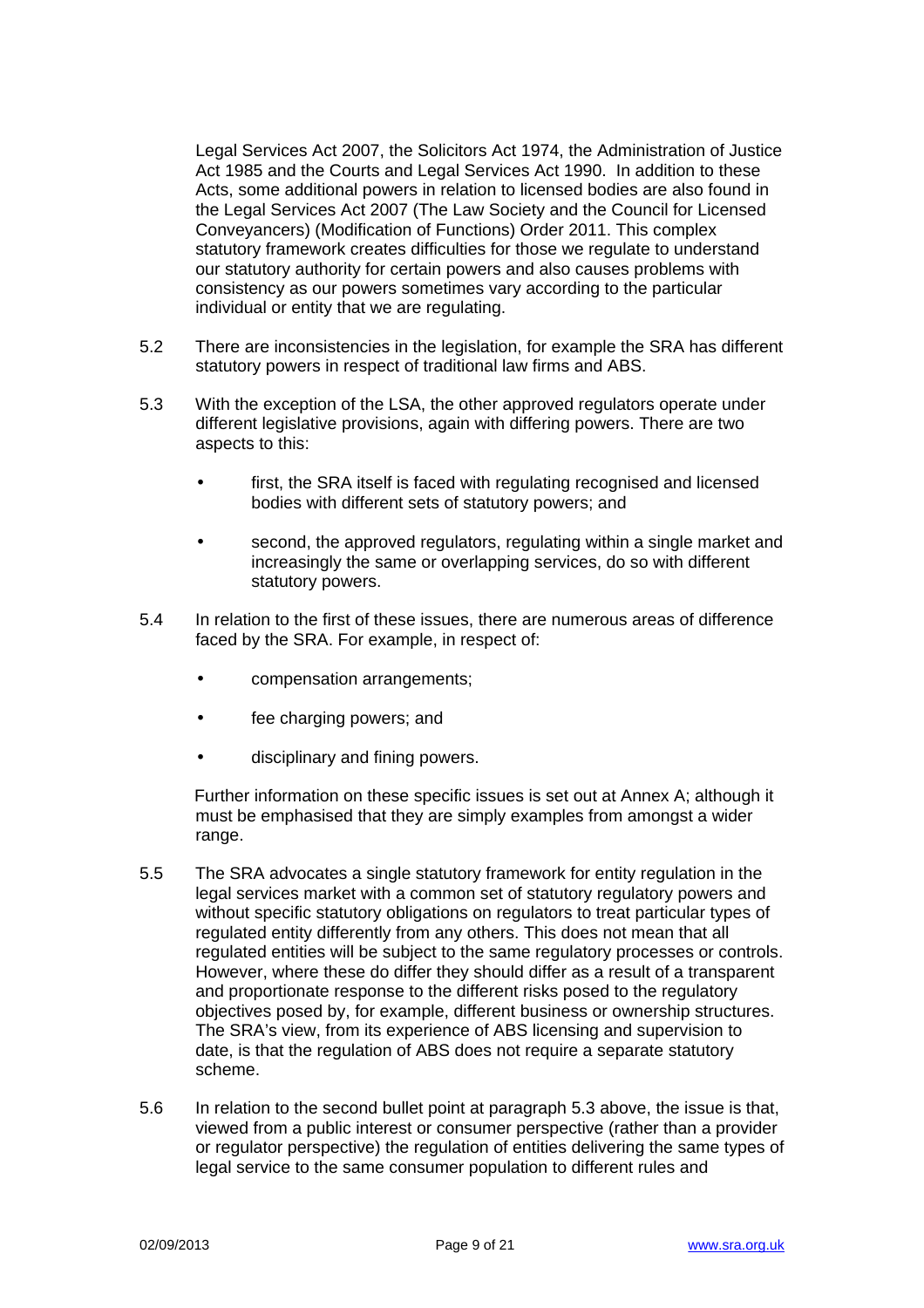standards, seems to make little sense. Why should, for example, protections or remedies attaching to the same service (e.g. conveyancing) differ for a client depending on the statutory basis for the regulator of the service provider selected?

This patchwork of legislation and inconsistency (both applying to individual 5.7 regulators and as between different regulators) adds complexity, obscures transparency of regulation and adds cost to the system. In the SRA's view it is well overdue rationalisation into a single piece of consolidated legislation. Should this be undertaken then it would also be an opportune time to address the issue of over-prescription and inflexibility identified in section 4 of this paper.

#### Areas for further examination - inadequate and irrational foundations for regulation

- $6.1$ The LSA left the pre-existing reserved legal activities in place as the basis for legal services regulation. In some ways this was an understandable decision. The LSA was a major change in the regulation of legal services and, following as it did from the OFT and Clementi reports, the strong focus of the public and political debate was competition, the economic liberalisation of the delivery of legal services and the changes to the structures for regulation felt to be necessary for that liberalisation to be carried through. Within this context there was, reviewing the debates with hindsight, a sense that a concurrent review and reform of the underpinning foundation of legal services regulation (i.e. the reserved activities) simply lay in the "too difficult" box. There is also a sense that it was considered that, in practice, they could continue to serve as the basis for the effective and broad regulation of legal services for two reasons:
	- first, because there had been little evidence of commercial legal  $\bullet$ service providers seeking to provide only non-reserved activities outside of the scope of the existing regulators' grip; and
	- second, because the long-existing approach to legal services regulation in England and Wales, primarily regulation "by title", had ensured that the very wide range of non-reserved legal activities being provided to consumers was regulated because all of the activities delivered by, for example, solicitors were kept within the regulatory grip of the relevant regulator.
- $6.2$ In practice, neither of these two assumptions has proved to be correct. First, because there has been a significant growth in the commercial provision of non-reserved legal activities by unregulated providers. For example, Employment Tribunal statistics show that from 2009/10 to 2011/12 the proportion of claimants represented by lawyers fell from 69% to 46%, by Trade Unions from 5% to 3% whilst representation by other types of organisation/individual rose from 7% to 30%. Second, because the mechanisms used by existing regulators to maintain their wide grip on all legal activities (such as the SRA's separate business rule) are being challenged by the LSB as being inconsistent with competition and with the will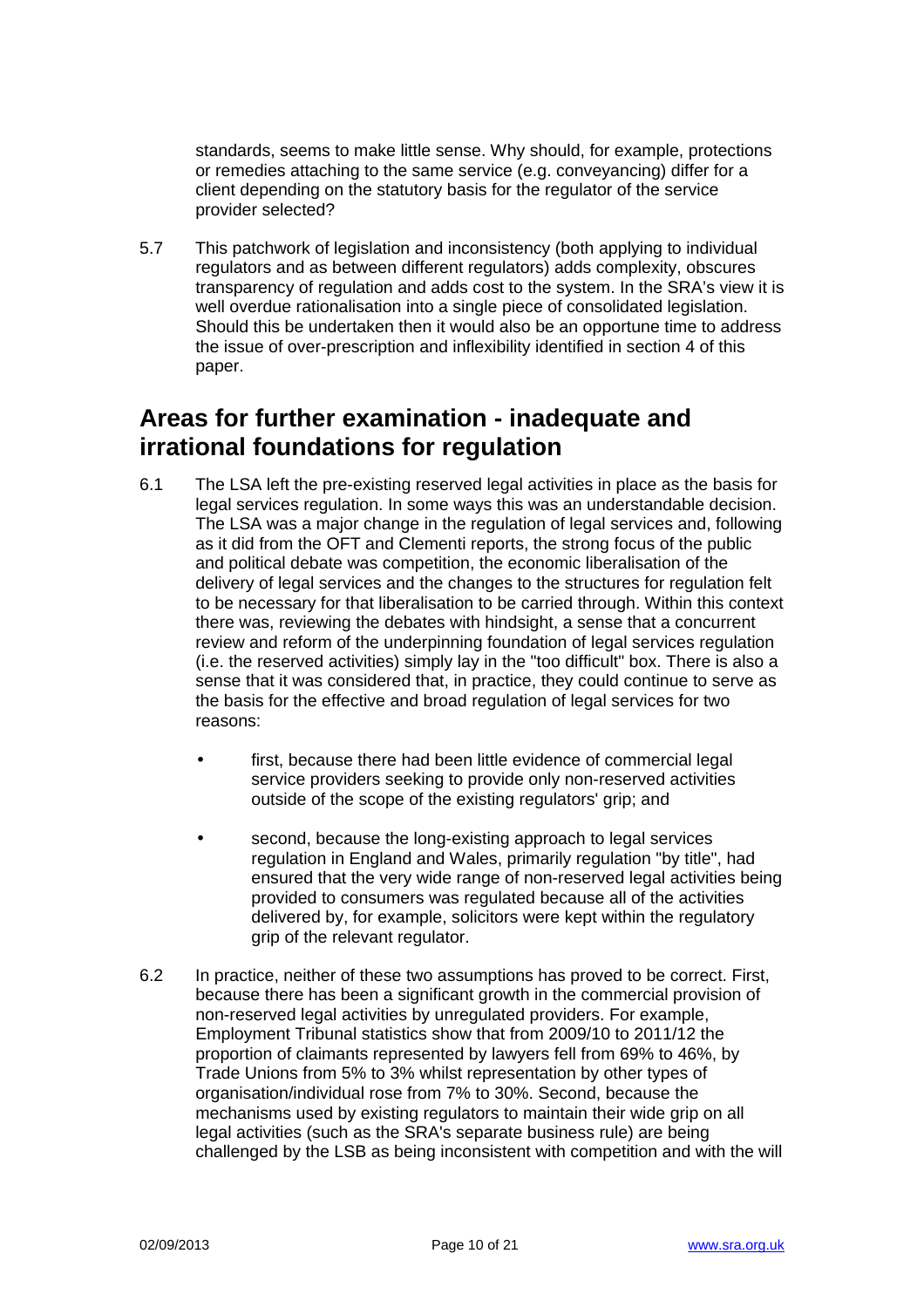of Parliament (i.e. Parliament's decision that only the reserved activities required regulation).

- 6.3 The decisions made by Parliament not to review the reserved activities can be viewed in two ways. One view is that it was a completely correct political judament to ensure the delivery of the critically necessary changes by ruthlessly excluding from consideration a complex issue that would have distracted attention and may have endangered the successful implementation of those key changes. The alternative view is that it was a significantly missed opportunity to undertake the necessary complete, radical and once in a generation overhaul that was necessary.
- $6.4$ Regardless of the rationale for the decisions made in 2007 and earlier, they have, in our view, resulted in a significantly unsatisfactory system of regulation. The result is what has been described as a "patchwork quilt" of legal services regulation which does not necessarily serve the citizen's interest in the wider aspect of the rule of law (how it operates in the public interest and how quality legal services are delivered to a high ethical and professional standard) and, specifically as an aspect of this, how the interests consumers are protected.
- 6.5 In our view this detriment arises because of
	- a lack of clarity for consumers about which legal services are regulated and which are not against an underlying consumer expectation that all professional legal services will, in one way or another, be regulated (as evidenced, for example, in the University of Leicester's report for the Legal Ombudsman (2011) and the SRA's 2011 research, Consumer attitudes to the purchase of legal services);
	- a lack of consistent consumer protection and redress not only  $\bullet$ between regulated and unregulated legal services but also between services regulated by different regulators;
	- a lack of focus on quality, standards and ethical behaviour across all legal services leading to the risk of a failure to get things right first time for consumers and, therefore, an unnecessarily heavy reliance on redress:
- 6.6 As a result the SRA's view is that, particularly with the experience that the SRA and others have had in implementing the LSA changes, it is now clear that the time has come to complete the reform process.
- 6.7 In order to address all of the issues the SRA advocates a move to defining all legal activities as being within the scope of regulation. To achieve this it would first be necessary to define "legal activity". This might be possible by taking the approach adopted in the Financial Services and Markets Act 2000 where. in Schedule 2, a very long list of specific financial services activities is identified. Essentially this would involve adding specific activities to the reserved legal activities currently set out in s.12(1) and Schedule 2 LSA. Alternatively, and in our view a better approach would be to encompass the currently reserved legal activities as well as legal activity as defined in section 12(3)(b) of the LSA: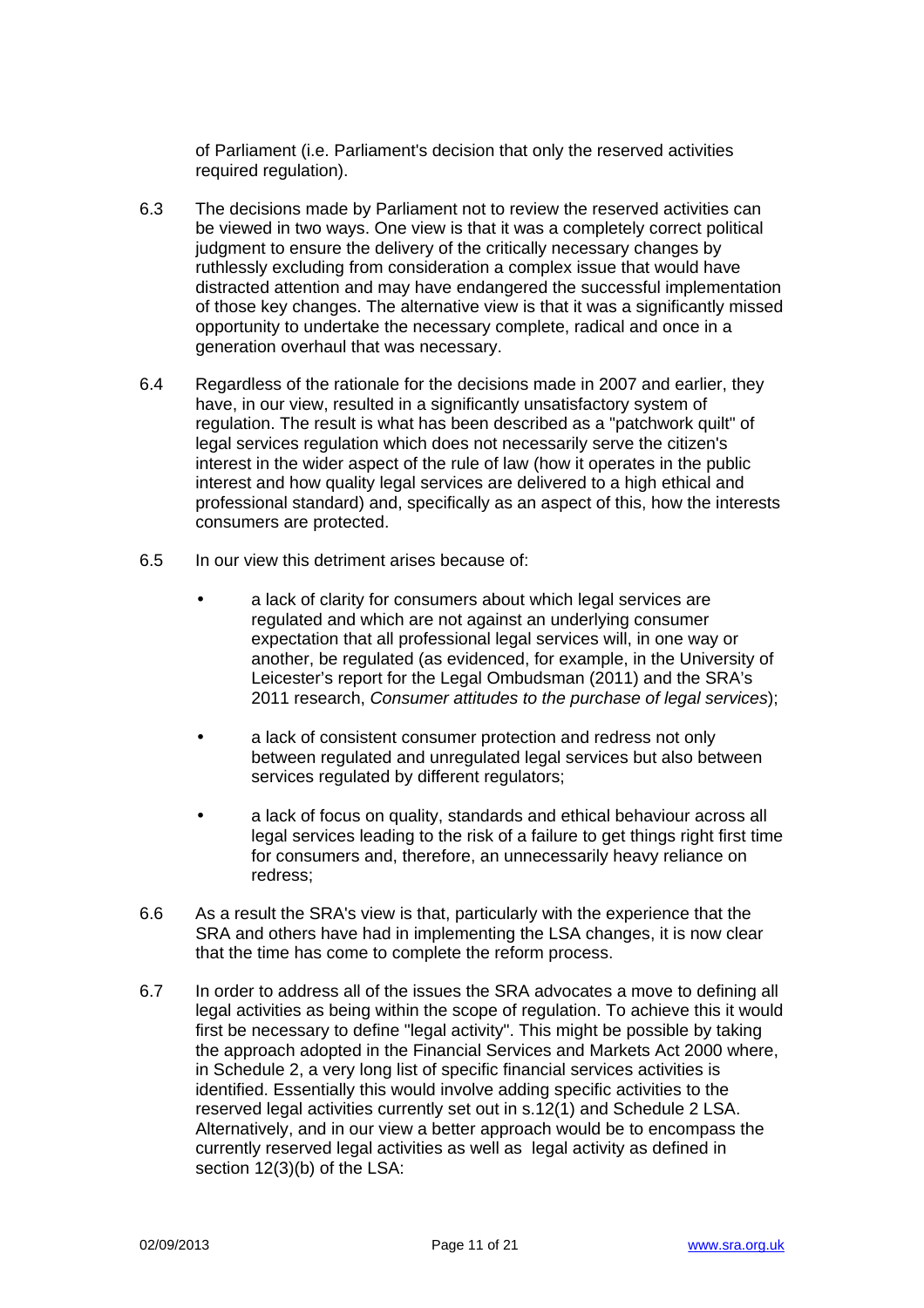- "(b) any other activity which consists of one or both of the following -
- the provision of legal advice or assistance in connection with the  $(i)$ application of the law or with any form of resolution of legal disputes;
- (ii) the provision of representation in connection with any matter concerning the application of the law or any form of resolution of legal disputes."
- $6.8$ In principle, this would bring within the scope of regulation, and therefore consumer protection, the entire range of currently unregulated legal services e.g. the provision of employment advice by non-regulated employment service providers and will-writing service providers.
- 6.9 To achieve proportionality in accordance with the requirements of the Government's principles on better regulation such an approach could include provisions for exemptions/exclusions, for example, in the following types of circumstance:
	- where another competent regulator which meets the necessary standards for independence, training, supervision and enforcement exists. An example would be where an accountant provides tax advice which fell within the definition of legal activity that must be regulated. This activity is regulated, now, by the Institute of Chartered Accountants in England and Wales and the legal advice would either be encompassed within their regulation or, under a specific exemption (for example in the same way as solicitors are currently able to provide financial advice under the Part XX exemption provisions under FISMA;
	- where the provider is a practising member of a foreign regulated legal profession and the advice relates to the application of that jurisdictions' law: or
	- where the activity is a necessary but subsidiary part of a main service which is not itself a legal activity that must be regulated. An example would be incidental advice on an employment contract provided by a recruitment agency to a job-seeker.
- $6.10$ The regulation of all such activities would have to be undertaken within the objectives currently provided by the combination of ss.1 and 28 LSA which require regulators to take account of issues such as targeting and proportionality. The arrangements applied to any particular category of activity should therefore be capable of being those necessary to address the relevant market failures without being disproportionate, reducing competition or increasing cost and barriers to entry.
- $6.11$ A necessary part of this approach would be to ensure that the regulator, or regulators, was capable of deploying the full range of possible regulatory interventions appropriately (for example, making greater use of the provision of information direct to consumers which is a regulatory toll which has generally been under utilised by existing regulators). It should not be assumed that within this new approach regulators should continue to regulate in the way that they have historically done.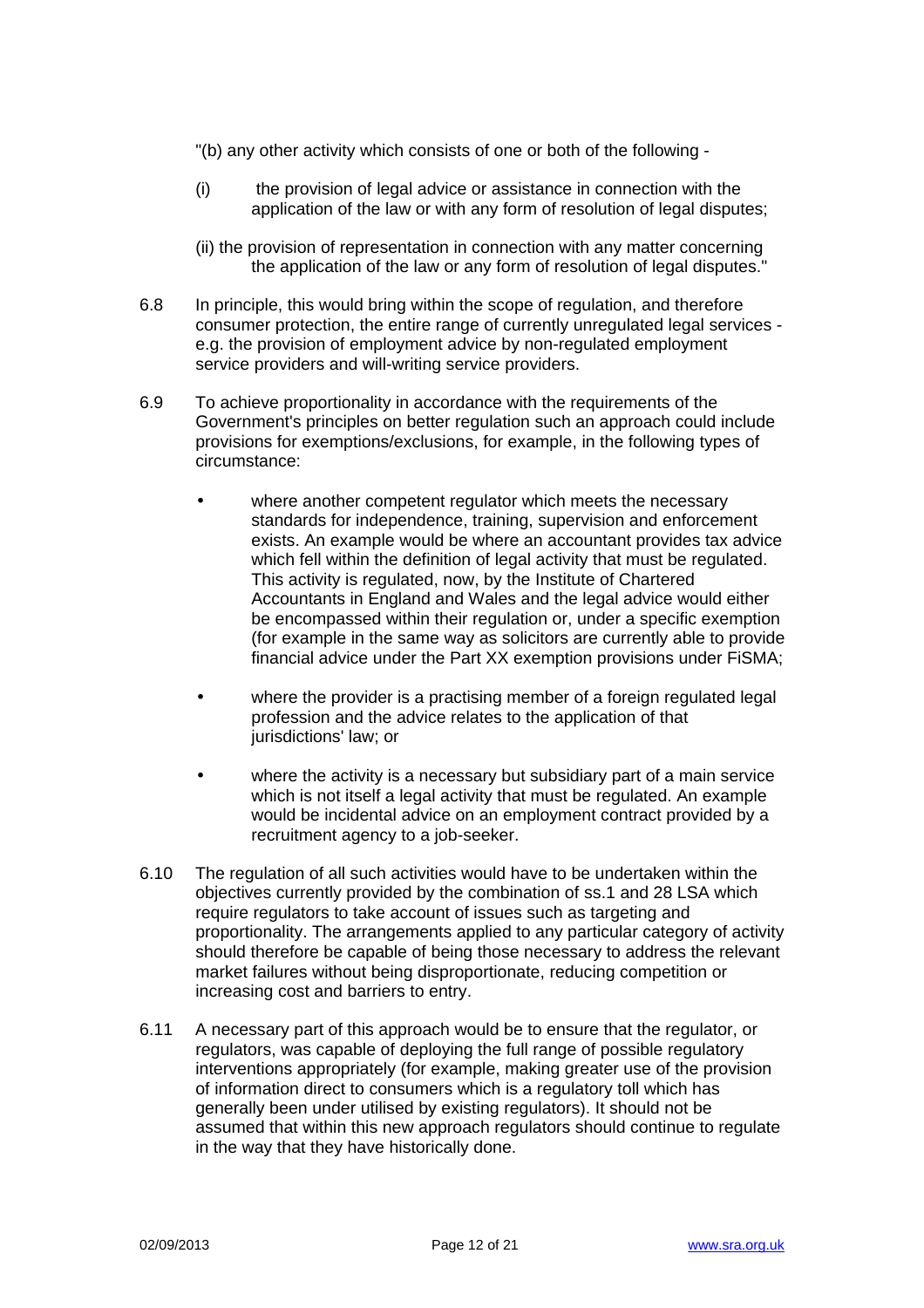$6.12$ At one level this might appear to lead, necessarily, to increased levels of requilation and cost. However, in the SRA's view this would not be the case if such a system were introduced as part of range of reforms which reduced the overall complexity and costs of the system. The broad definition of the activities within the scope of regulation would, of course be subject to the regulatory objectives, better regulation principles and regulatory best practice. The proper application of risk-based regulation by the regulators within this broader framework would, in the SRA's view, enable more proportionate and targeted interventions and, therefore, a reduction in the overall regulatory burden. In doing this, regulators should take account of the much greater levels of general statutory consumer protection afforded to all purchasers of goods and services. These protections are significantly greater than when many of the current legal services regulatory protections were first introduced. The regulators would be able to do this without the artificial proxies that are currently used as a result of the narrow scope of the reserved activities. Most importantly it would enable a move away from a reliance on regulation by title and by the structures permitted for regulated entities. In the SRA's view it is the key condition precedent to enable better regulation of the legal services market in the public interest and also relevant to addressing the issues identified in sections 6 and 7 of this paper.

#### Areas for further examination - the multiplicity of regulators

- $7.1$ In paragraph 3.4 we described the current system of regulation as "providercentric". This is mirrored in the fact that the market currently has eight approved regulators with others seeking to become approved and existing regulators seeking to extend the scope of their regulation.
- $7.2$ Whilst it is understandable that organisations may wish to expand their range of activities (particularly where it enables those they regulate to expand their range of business), viewed from the perspective of the desirability of a simple. coherent and transparent system of market regulation, it is in the SRA's view undesirable.
- $7.3$ Viewed from the perspective of the consumer it is confusing and difficult to understand. Consumers have differing levels of protection and redress depending on the regulator of the provider that they seek to purchase their service from. At paragraphs 5.3 and 5.6 above, we have referred to the impact on consumers of regulators applying differing regulatory standards and protections to services which, from a consumer perspective, are the same. Some of these differences flow from the differing statutory bases for the individual regulators. However, others flow simply from different choices made by the various regulators, for example, the conflict of interest rules applying to conveyancing transactions or the levels of indemnity insurance and compensation protections applicable to those transactions. It is not apparent that a system of legal services regulation with a greater emphasis on the needs of consumers would permit these differences.
- $74$ In addition, such a system is necessarily more complex and costly to operate. Rules are required to manage the interfaces between different requiators and it is the multiplicity of regulators (including the need to consider applications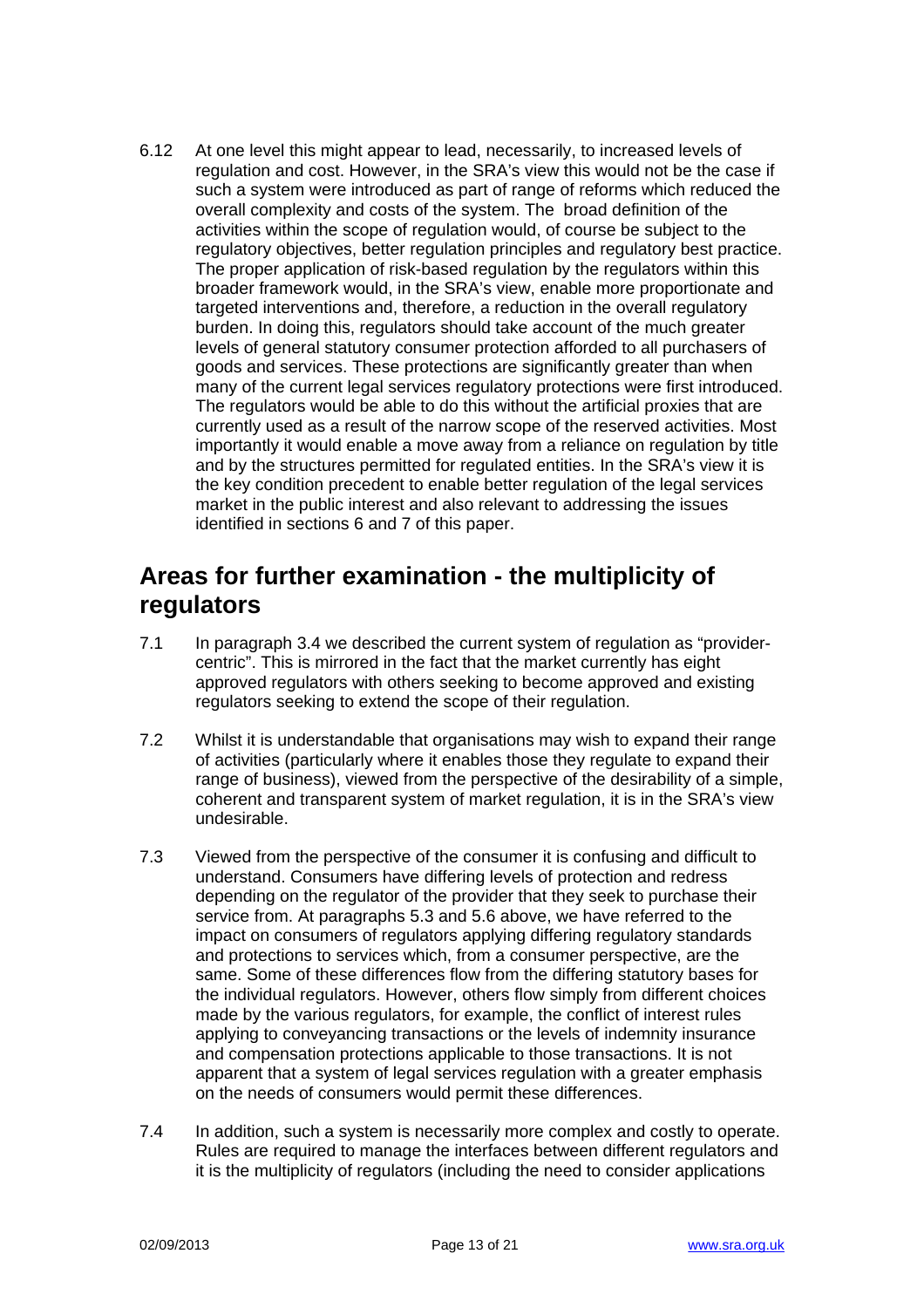for approval or extensions of regulatory remit) which provides one of the reasons for the existence of the LSB (with the additional systems costs that flow from that).

- $7.5$ Given the current market for legal services and its future development, regulation based around individual types of provider, with all of the consequences that flow from that, appears to be increasingly unsustainable. It is, and will growingly be, an unnecessary factor for businesses to consider as they evolve and seek to expand and develop their own structures and services to consumers.
- 7.6 The problems associated with this issue have become more acute with the increasing focus on entity regulation. When legal services regulators primarily focused on the regulation of individuals and titles the issue of regulatory overlap was to a large extent theoretical rather than practically problematic. However, within mainstream consumer legal services, it now seems probable that the current main entity regulators (the SRA and Council for Licensed Conveyancers) will be joined by The Bar Standards Board, ILEX Professional Services and the Institute for Chartered Accountants in England and Wales. Although the scope of the reserved legal activities regulated by each of these requilators may initially be narrow, it is inevitable that they will progressively increase to create greater areas of overlap. This is not a criticism of any individual regulator or an argument for the SRA to have, in some form, exclusive rights of regulation. Rather it is an issue that needs to be considered in the wider context of the public and consumer interest in a system of legal services regulation that is fit for purpose. It does not appear to be in the public interest, or in the interests of consumers, that the same regulated legal service might be delivered under one of, say, five different regulatory standards.
- $7.7$ This issue is also related to that which is considered in section 8 of this paper regarding regulatory independence.

#### Areas for further examination - regulation is not fully independent

- $8.1$ As has been acknowledged, one of the benefits of the LSA 2007 was the requirement for requlation to be "independent" of the representative functions of the existing professional bodies (i.e. the approved regulators under the LSA 2007). However, it is important that there is clarity about the extent of this "independence". We do not have independent regulation of legal services in England and Wales in the sense that many of the other well established professions do.
- $8.2$ This arrangement flowed from Clementi's recommendations where the options for achieving regulatory independence were considered.
- 8.3 Clementi recognised the need for legal services regulators to be independent; that is independent of both government and independent from those subject to regulation. His recommendation, given effect in the LSA 2007, was for operational rather than structural independence. Under these definitions "structural" independence implies no formal ties between a regulator and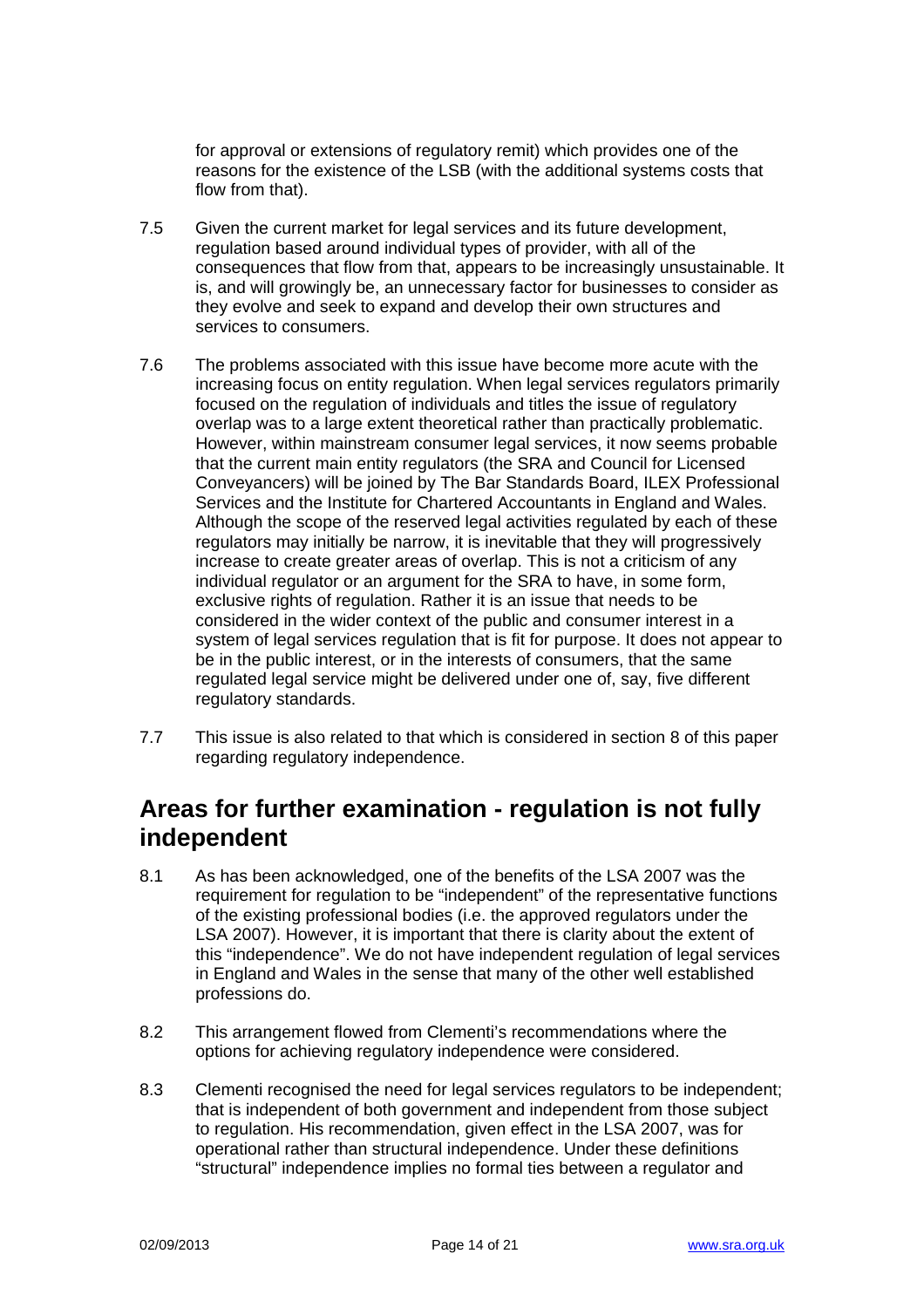other bodies, and "operational" independence implies that there are formal ties, such that processes are required to allow the regulator to act in an independent manner.

- 8.4 We take it as a given that the need for independent regulation is accepted. There is a range of evidence setting out the benefits of regulatory independence through delivering decisions made in the public interest rather than in the interests of the regulated community. This primarily focuses on the benefits of regulators being free from outside influence and of decisions being made in the interests (both short and long term) of those being regulated rather than in the public interest. For example, in terms of making long term investment decisions which are likely to be more effective without the pressure of outside influence focusing on short term issues such as the immediate cost of regulation.
- 8.5 We consider it unlikely that the Government would seriously countenance a return to the pre-LSA position or that any serious commentator or professional body would advance such an argument - to do so would fly in the face of both well established public policy and the evidence of the problems which the pre-LSA position created. Given this, we have not included material to demonstrate the well established benefits of independent regulation or the practical evidence and experience we have to demonstrate that it would not be in the public interest to return regulatory responsibility to the representative organisations of those being regulated. However, we would be happy to provide further material on this issue if required.
- 8.6 The issue for consideration therefore is whether the compromise position. proposed by Clementi and adopted by the LSA 2007, of operational rather than structural independence is the optimum arrangement for regulation for the future.
- 8.7 It is important to note that the statutory provisions regarding operational independence in the LSA (s.30) are not, in themselves, particularly strong. The professional bodies remain the Approved Regulators and, from the SRA's direct experience, are still capable, within the statutory framework, of exercising, or attempting to exercise, a degree of influence over "independent" regulators. For example, the application for the SRA to become a licensing authority for ABS (a key step in the programme to liberalise the legal services market) required the approval of the Law Society Council. This was obtained but the process consumed a very significant amount of time and energy and there was considerable pressure to adopt an approach to licensing which, in the view of the SRA Board, was unjustified on purely regulatory grounds.
- 8.8 There are good reasons to believe, both in terms general regulatory experience and in terms of the specific position of legal services regulation, that structural independence would vield greater benefits than operational independence. This is because overall regulatory costs will be lower under structural independence, as certain structures and activities needed to ensure operational independence can be avoided.
- 8.9 So for example, for as long as the current arrangements exist, there will, in the SRA's view, be an absolute requirement for the presence of the LSB in order to ensure that operational independence is maintained in each of the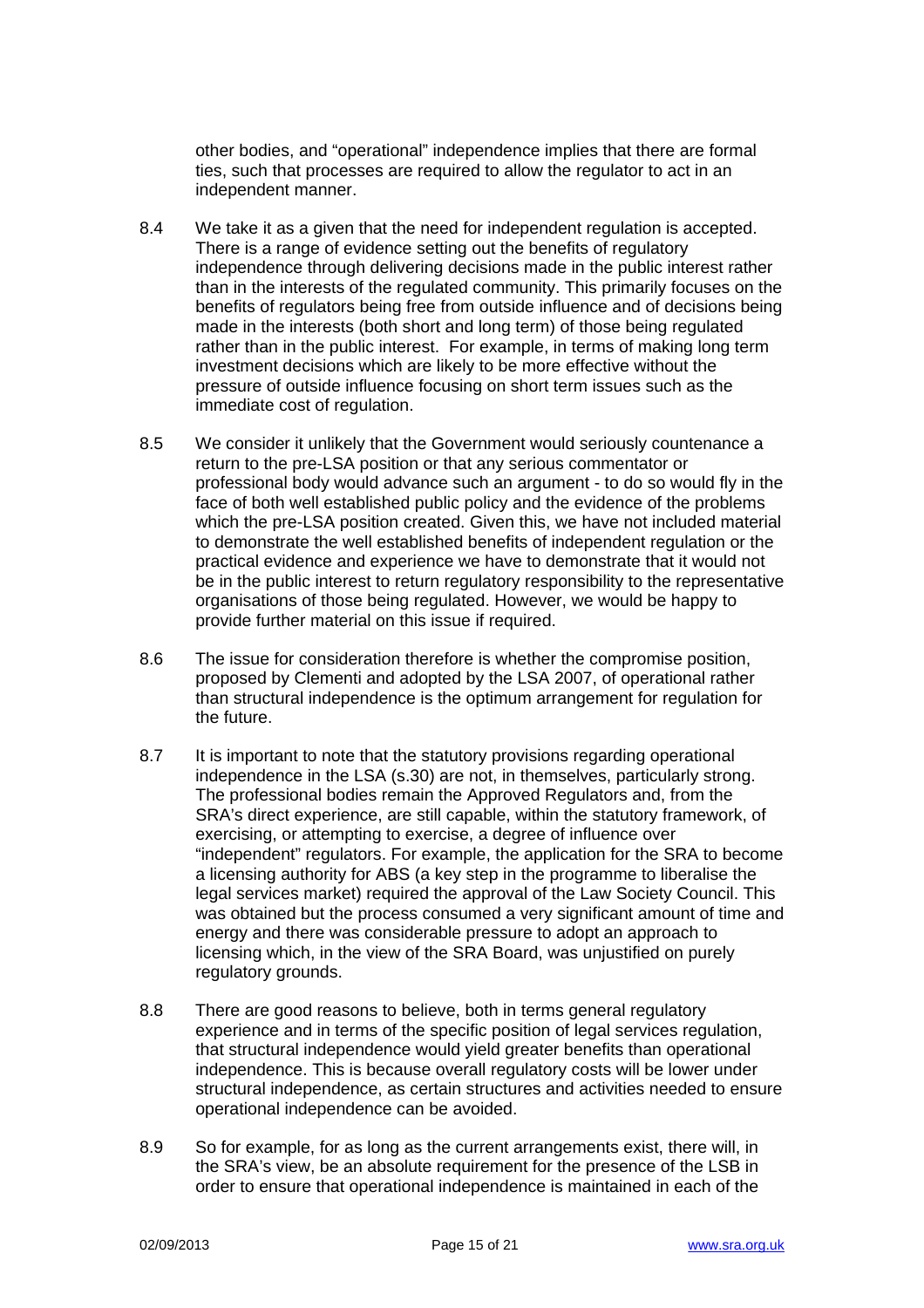approved regulators. The SRA's experience has been that the delegation of operational independence from the Law Society has been given grudgingly and constant vigilance is required, backed up by the prospect of intervention by the LSB, in order to ensure that the SRA is able to operate independently as required by the LSA 2007.

- $8.10$ In addition, the current structures for operational independence require complex and expensive governance arrangements that consume time and management attention and add delay into regulatory decisions. At its simplest level, the SRA Board is subject to oversight by a Law Society "Business and Oversight Board", the Law Society Council and the LSB. These governance arrangements are costly.
- 8.11 In addition, it is, on one analysis, proper to consider the costs incurred by representative bodies using the "permitted purpose" provisions of the LSA 2007 as a cost to the regulated market (and hence the consumers of legal services") as a cost of the "operational independence" model. The entities regulated by the SRA since the introduction of ABS are evolving rapidly and we are now licensing many commercial entities (accountancy firms, insurance companies, major high street consumer brands) that would not consider themselves as solicitors firms and having little association with the Law Society and its activities undertaken on behalf of solicitors. Nevertheless they are required, as a condition of practice, to pay fees to fund the Society's activities. In the SRA's view this compulsory levy is now, and will increasingly become, unsustainable: not just for new business models but for all of those regulated.
- $8.12$ To illustrate the magnitude of the costs involved and burden on the sector arising from the current settlement, in 2014 the SRA will require £53.7m in practising fees from individuals and entities for regulation; in addition we will charge £31.8m (plus a further £10m for reserves) for the Law Society's permitted purposes – this is in addition to the fees that must be levied to fund the LSB, the Legal Ombudsman, and the Solicitors Disciplinary Tribunal. When there is a real pressure to reduce regulatory costs across all types of regulation, can compulsory levies of this magnitude continue to be justified (in addition to the other additional costs of operational rather than structural independence) when there might be a more effective alternative?
- 8.13 When this issue was considered by Clementi it seems that there were two main reasons for the selection of this model over full structural independence (it was, for obvious reasons, the model preferred by the existing professional bodies):
	- concerns were expressed about how structural independence could be established free from government influence (which is accepted as an essential criterion given the need to ensure the independence of the legal professions from the executive -actual and perceived); and
	- Clementi felt that the operational independence model would best  $\bullet$ maintain the commitment of the professions to good regulation.
- 8.14 In respect of Clementi's second concern (professional commitment) it has been the experience that this has been more of a theoretical benefit than a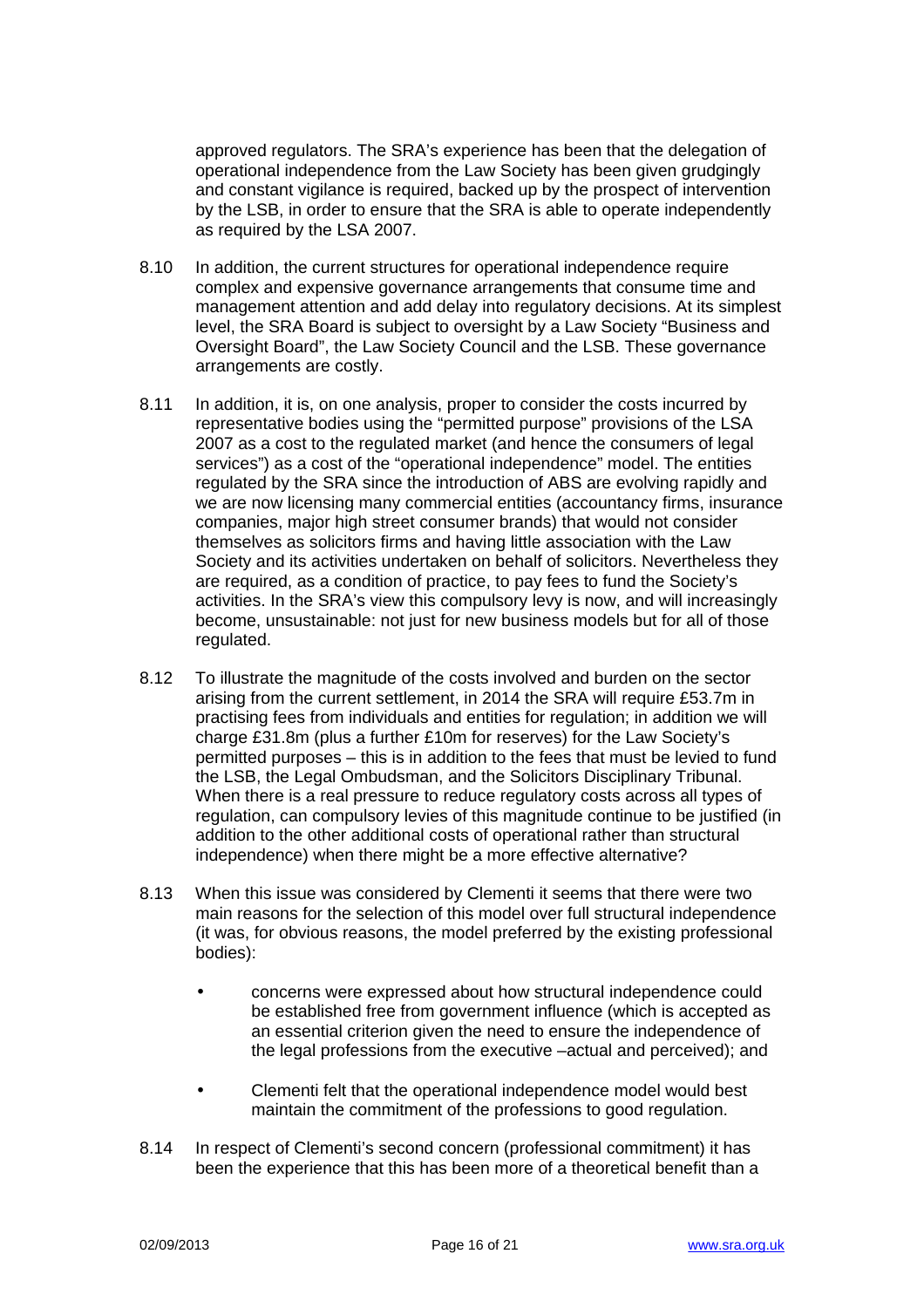practical one and therefore little or nothing would be lost by the move to full structural independence from operational independence. This does not mean that individual professionals and individual firms are not supportive of high professional standards or of good regulation in the public interest; nor that regulated professionals should not play a major part in the work of the regulator (as they do through membership of the SRA Board, its committees, and through extensive networks of consultation). Rather, it is the case that little or nothing is added to this commitment by placing the regulatory body within a body that sees its purpose, and is seen by many of its members, as overwhelmingly representative in nature. In addition there is, to put it at its lowest, scope for confusion in the eyes of the public and consumers as to the independence of the SRA given that it is legally and structurally a part of the Law Society.

- 8.15 In relation to the first point, it would be possible to put in place a regulatory entity that was both independent of government and independent of the profession. For example, possible models of independent press regulation, developed post the Leveson report, produced technically viable options. In our view a model involving an independent appointments panel for an independent regulator, accountable to Parliament, could be developed. In doing so it would, of course be essential to demonstrate that the new system was, both in theory and in practice, undeniably independent from government and the executive and that the regulator would have an appropriate understanding of both legal services markets and the values that lawyers protect. However, the key issue might well be whether, given the powerful interests that might favour the status guo, such a model could be delivered (again providing analogies with the post-Leveson debate on press regulation).
- In considering the options that might be available, the SRA believes a number 8.16 of additional factors should be noted.
- 8.17 Should a structurally independent model be developed, the existing arrangements for the LSB would not be appropriate. For example, the Chairman and members of the Board are directly appointed by the Lord Chancellor, A structurally independent frontline legal services regulator could not have such a close accountability to a member of the executive. Therefore, the SRA's view that consideration should be given to the benefits and disbenefits of a structurally independent legal services regulator should not be read as advocating that the LSB as currently constituted assume that role.
- 8.18 In addition, although we refer to an independent regulator we believe that all options should be considered as to whether there should be a single frontline regulator or a number of regulators. The issues arising from either model would be different.
- Finally, the issue of structurally independent regulation needs to be 8.19 considered in the context of the legal services sector, and how it is likely to develop over the next ten to twenty years, and the issues raised earlier in this paper; particularly in regard to the purpose of regulation, its scope and the current multiple regulator model. In doing so we would argue for a broad consideration of the issues and options.
- 8.20 For example, there is not a simple choice to consider between the current model and ones where the current regulatory responsibilities of the eight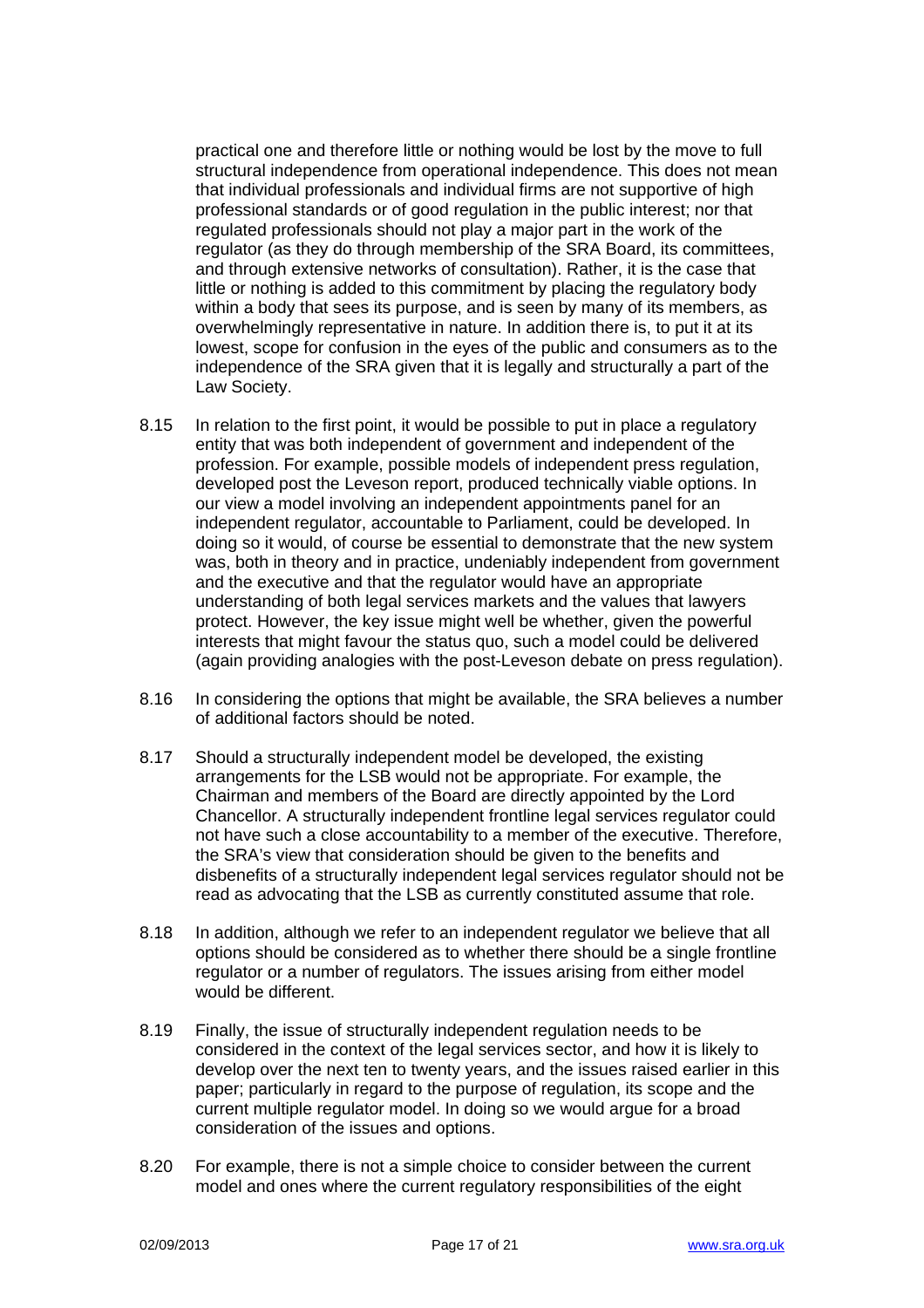approved regulators are simply moved to eight structurally independent requilators or a single independent requilator. For example, in section 7 we referred to a particular concern about the multiplicity of *entity* regulators as opposed to title regulators and the potential this has to cause a lack of clarity for consumers and the requirement to manage multiple regulatory overlaps for providers. Given this, one model that might be considered would be for there to be a single regulator for legal services and legal entities, but with the professional bodies assuming certain responsibilities for the award of titles. It is possible that the strongest argument for a move to structurally independent regulation will be the need to remove the complexity and risks to consumers arising from the multiplicity of entity regulators within a single legal services market.

8.21 For the above reasons the SRA believes that a full analysis of the options for structural independence of legal services regulation needs to be undertaken bv MoJ as a result of this call for evidence with a full impact analysis both of the financial and other benefits and disbenefits. In undertaking this analysis it will be important to start from the purpose of public interest legal services regulation, an appreciation of the current and future direction of the market, the needs of consumers within that market, the wider public interest, and the principles of better regulation.

### **Conclusions**

- In the SRA's view, the case for further analysis and work on all five of the  $9.1$ areas covered above is overwhelming. The legal services sector is important to the England and Wales, not just to individual citizens and consumers but also to the economy. There is scope for significant improvement in the current arrangements. At present we would consider these to be significantly desirable but, given the pace and degree of innovation and development within the sector they will very quickly become essential if the system of regulation is not, itself, to become detrimental to consumer interests and sector development.
- 92 It is, unfortunately, the case that the changes required necessitate primary legislation and it is recognised that government and Parliamentary time to effect such changes is limited and only areas of real priority can expect the application of such resources. Nevertheless, we consider that the potential benefits flowing from changes in the areas set out above have the potential to be significant and therefore justify the application of those limited resources.
- 9.3 There is little doubt that remedying the issues identified in sections four and five of the paper, although still requiring legislation, would be less contentious and therefore easier to deliver than the issues identified in sections six, seven and eight. They would however, still provide significant improvements in the regulation of legal services and, therefore be worthwhile in their own right.
- 94 The SRA very much welcomes this initiative by the Ministry and is keen to continue to be involved in the development of ideas to improve the current system of regulation.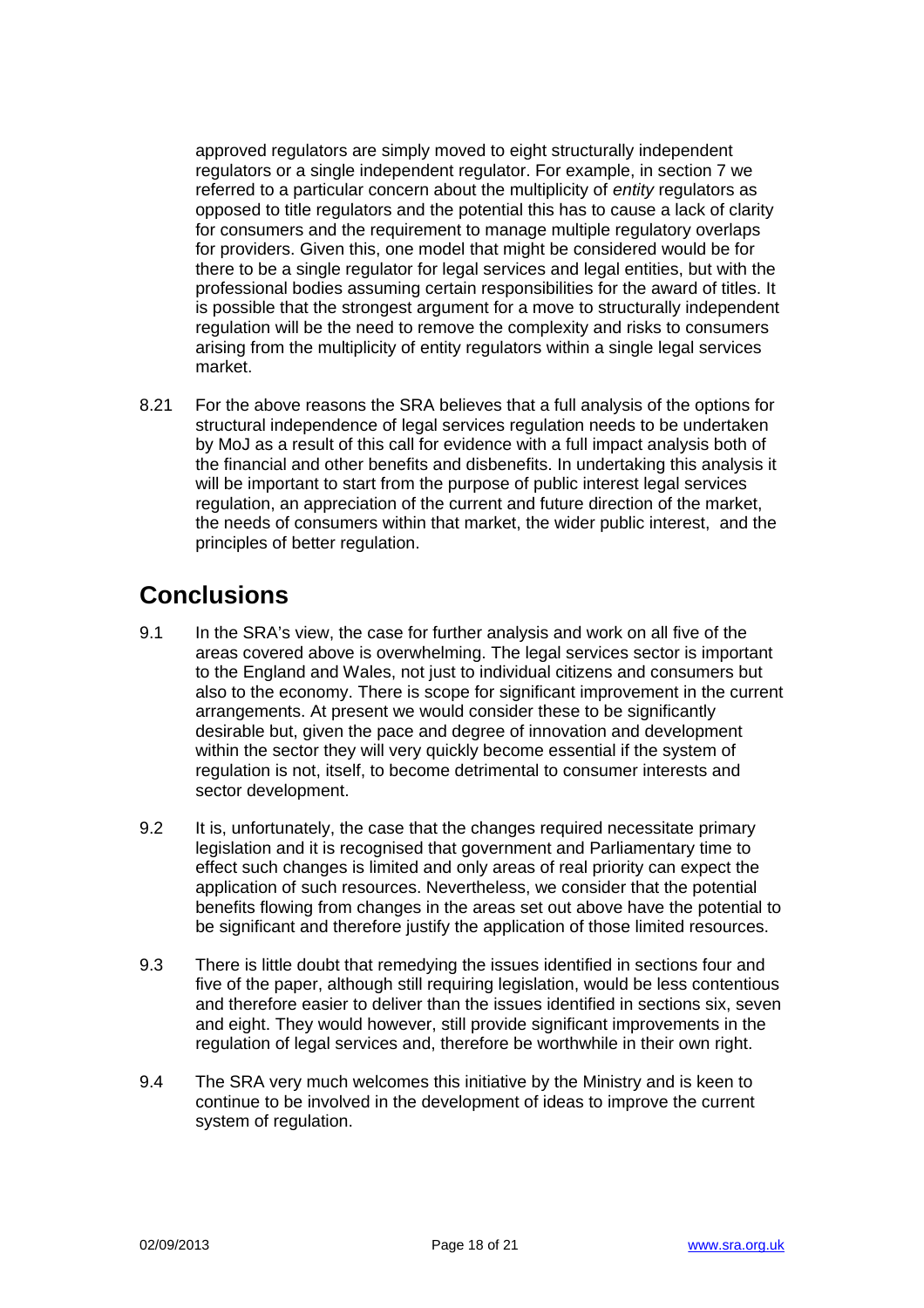## **Annex A**

#### Complexity of current legislation – further detail

- $\mathbf{1}$ Section 5 of this paper refers to the problems arising from the complexity of the statutory framework within which the SRA operates. This annex provides more detailed information to support the specific examples provided in section five. It should be noted that these are simply examples and not a comprehensive list of all the issues; of which there are many.
- $\mathcal{P}$ Examples of the differing nature of the statutory powers provided to the SRA include the provisions in the LSA concerning compensation arrangements do not provide sufficient powers to enable the SRA to operate a compensation fund scheme which provides the same protection to clients of licensed bodies as it does for clients of solicitors and recognised bodies. The Solicitors Act 1974 (SA) expressly permits the Society to make rules requiring contributions to the fund. It also sets out certain powers in relation to the maintenance and administration of the fund. These include the power to:
	- $(a)$ recover contributions as a debt:
	- $(b)$ invest money held in the fund:
	- $(c)$ insure the fund:
	- $(d)$ borrow for the purpose of the fund in accordance with its rules; and
	- $(e)$ charge any fund investments as security for such borrowing in accordance with its rules.
- 3 Section 83(5) (d) of the LSA provides that licensing rules of a licensing authority must contain "appropriate compensation arrangements". Paragraph 19 of Schedule 11 to the LSA then clarifies that these rules may authorise the licensing authority to:
	- establish and maintain a fund or funds;  $(a)$
	- $(b)$ take out and maintain insurance with authorised insurers;
	- $(c)$ require licensed bodies or licensed bodies of any specific description to take out and maintain insurance with authorised insurers
- $\boldsymbol{\Lambda}$ In order to address the differences between the statutory powers available under the SA and the LSA in relation to compensation arrangements, it was necessary for an Order to be made under section 69 of the LSA which modified various provisions in the Solicitors Act 1974 (SA) to apply them to licensed bodies and to allow the compensation fund to be operated as a single fund. The original section 69 Order - The Legal Services Act 2007 (The Law Society and the Council for Licensed Conveyancers) (Modification of Functions) Order 2011 – modified the SA to enable the Society to make rules so that the compensation arrangements would extend to licensed bodies during a transitional period which was due to end on 31 December 2011. This Order was subsequently amended to remove references to the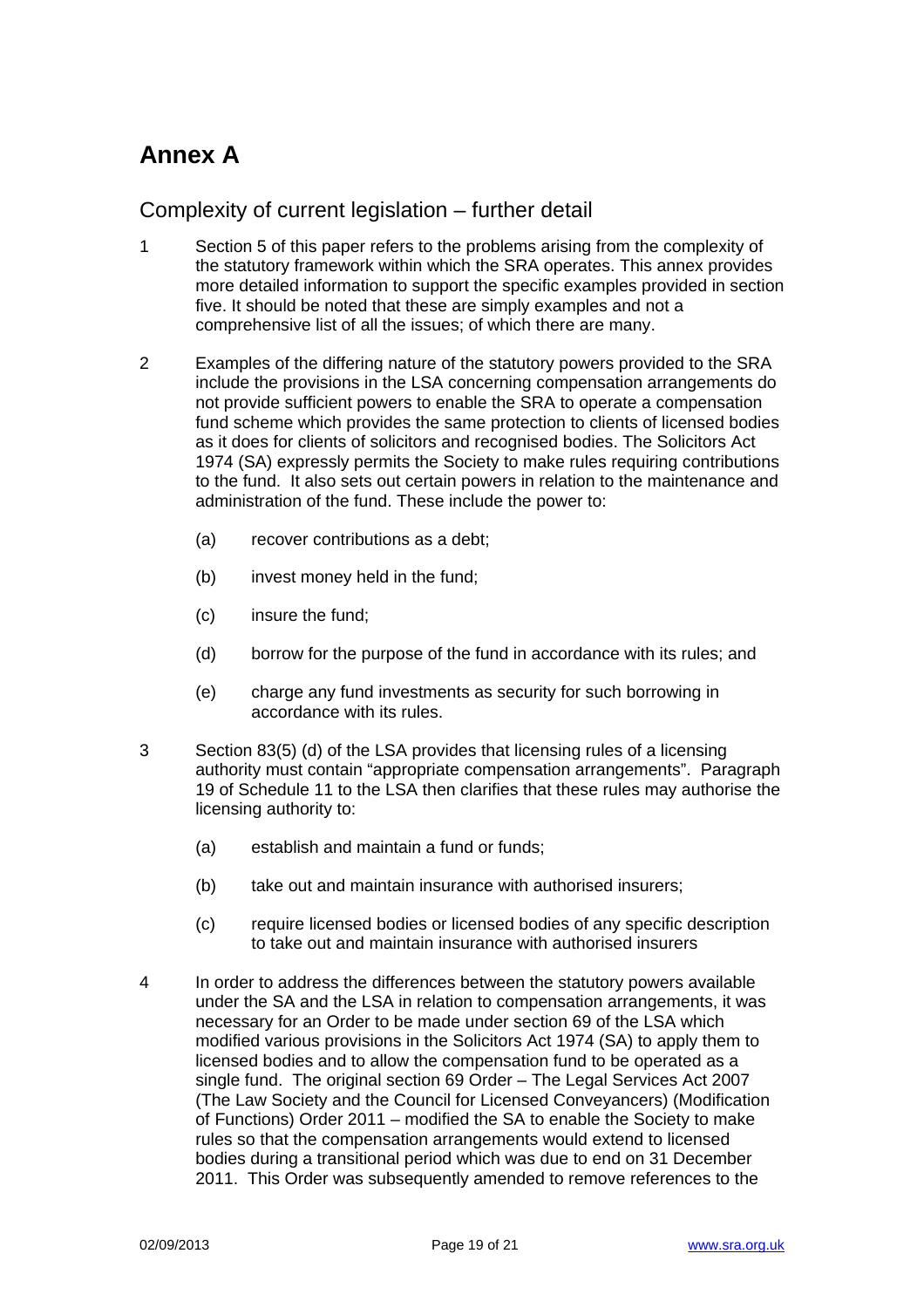transitional period. This Order would not have been necessary if the appropriate powers were contained in the LSA.

- 5 Another example is that the fee charging powers in Schedule 11 to the LSA have also caused difficulties because of inconsistencies with the fee charging powers in the Administration of Justice Act 1985 (AJA). Schedule 11 to the LSA does not make provision for the SRA to charge for the approval of certain role holders in a licensed body. This means that whilst the costs of the approval process can be incorporated into the initial application fee to become a licensed body, there does not appear to be any provision to enable the SRA to charge for approvals that may be required after the licence has been issued, for example, where there is a change in an authorised role holder such as a HOLP or HOFA. The position is different under the AJA as section 9(2)(aa) of the AJA allows the SRA to charge a fee for other applications that are made under the rules that apply to recognised bodies. This inconsistency causes difficulties when trying to develop processes that are appropriate for both recognised bodies and licensed bodies.
- As well as introducing a new type of law firm, the Legal Service Act 6 introduced a separate disciplinary regime for such law firms. Broadly speaking the majority of disciplinary decisions in respect of 'traditional' firms and those working within them are made by the Solicitors Disciplinary Tribunal ('SDT'). In contrast, disciplinary decisions in respect of Alternative Business Structures are made by the SRA and instead can be appealed to the SDT.
- $\overline{7}$ Our view is that two very distinct disciplinary regimes for potentially very similar misconduct and very similar firms is undesirable and carries unnecessary complexity. For example, a solicitor working in an ABS found to have been involved in very serious misconduct may be disqualified from working in ABSs under the Legal Services Act by the SRA. However, the evidence would need to be tested again and a further decision made at the SDT (such as to strike the individual from the roll of solicitors) in order to prevent the individual from carrying on some other types of legal practice as a solicitor. There is therefore a significant risk of duplication in time and cost. There is also a risk of significant concern among stakeholders in respect of what might be felt to be inconsistent outcomes between the two regimes.
- 8 Since obtaining significantly increased disciplinary powers in respect of ABSs (including power to levy a fine of up to £250m) the SRA has reviewed its disciplinary and adjudication processes to prepare for the use of those new powers. It is perhaps difficult to reconcile the fact that the SRA is now operating a statute based disciplinary regime for one type of law firm involving significant penalties and removing individuals from practice (with appeal to the SDT) alongside the 'traditional' regime where most decisions made are subject to a considerably more time consuming and costly process at the SDT (because SRA fining powers for solicitors and traditional law firms are limited to an inadequate £2,000). Currently, for example, if the SRA levies a fine in respect of a regulated person under the 'ABS regime' the matter is expected to be resolved on average 10 months guicker and with the regulated person paying legal costs which are cheaper by a sum in the region of £8,000 than if the matter involved a 'traditional' firm. In 2012 94 fines were imposed by the SDT in respect of 'traditional' firms or those involved in them. The mean